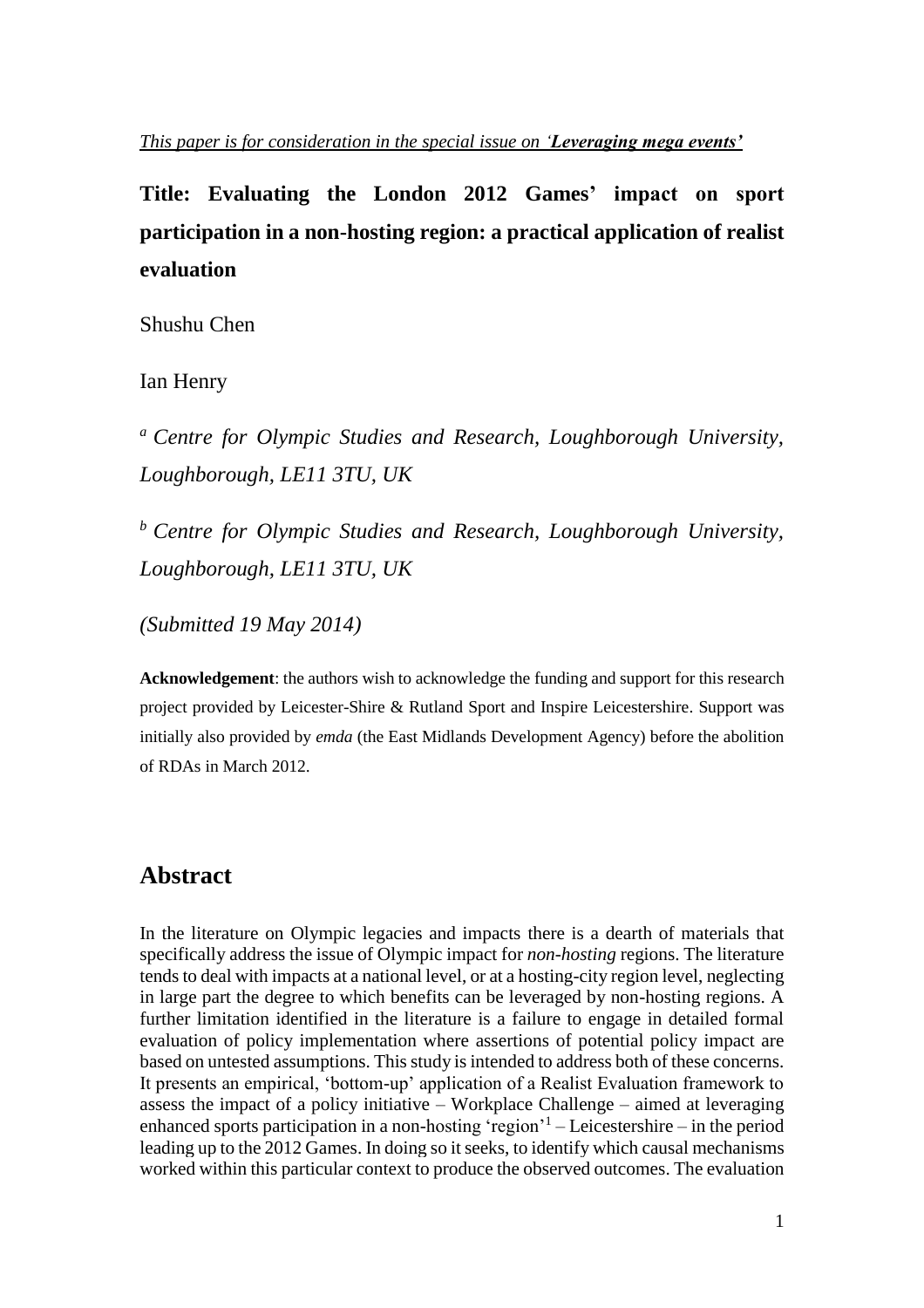results demonstrate that the programme represented a positive approach to fostering regular engagement with sport and physical activities for some groups in some types of organisations; and that awareness and motivational factors associated with the London 2012 Games are, in this case, linked (albeit weakly) to an increase in sport and physical activity participation for specific groups taking part in the programme in particular organisational contexts.

**Keywords:** Realist evaluation, additionality, the London 2012 Games, Olympic impact, sport participation, non-hosting region.

## **Introduction**

Although, in recent years we have seen a burgeoning of research studies focusing on the concept of Olympic impact and legacy (see for example, Cashman, 2002; Gold & Gold, 2009; Gratton & Preuss, 2008; Malfas, Theodoraki, & Houlihan, 2004; Toohey, 2008), and on their empirical manifestation (see for example, Andersen, 1999; Blake, 2005; Giannoulakis, Wang, & Gray, 2008; Gibson, Qi, & Zhang, 2008; Hughes, 2013; Spilling, 1996; Zhou & Ap, 2009), such studies have been underdeveloped in a number of ways. In particular, there has been a lack of longitudinal studies of the development of legacy outcomes or impacts (Karadakis & Kaplanidou, 2012; Tien, Lo, & Lin, 2011); a lack of empirical post hoc evaluations (Giesecke & Madden, 2007; Kirkup & Major, 2006); and a scarcity of studies of impacts in non-hosting regions (see for example, Deccio & Baloglu, 2002; Ritchie, Shipway, & Cleeve, 2009; Walton, Longo, & Dawson, 2008). Much of what has been written about the impacts of the Olympics focuses only on host city and nation (see for example, Baade, Baumann, & Matheson, 2008; Cashman, 2002; Dansero & Puttilli, 2010; Guala & Turco, 2009; Jinxia & Mangan, 2008; Kapareliotis, Panopoulos, & Panigyrakis, 2010; Newman, 1999), and consists of cross-sectional analysis which very seldom engage with the perspective(s) of non-hosting regions (Beesley & Chalip, 2011; Chen, 2013; Kellett, Hede, & Chalip, 2008; Putsis, 1998) and which by definition have limited potential to identify change across time. In addition such studies, where they are primarily quantitative in nature, have sought to identify statistical associations between dependent outcome variables and independent variables while paying little heed to the heuristic dimension of lessons to be learned concerning the causal mechanisms which bring about such changes.

Further criticisms have suggested that conclusions drawn from legacy and impact studies are inclined towards being overly positive since they tend to be written by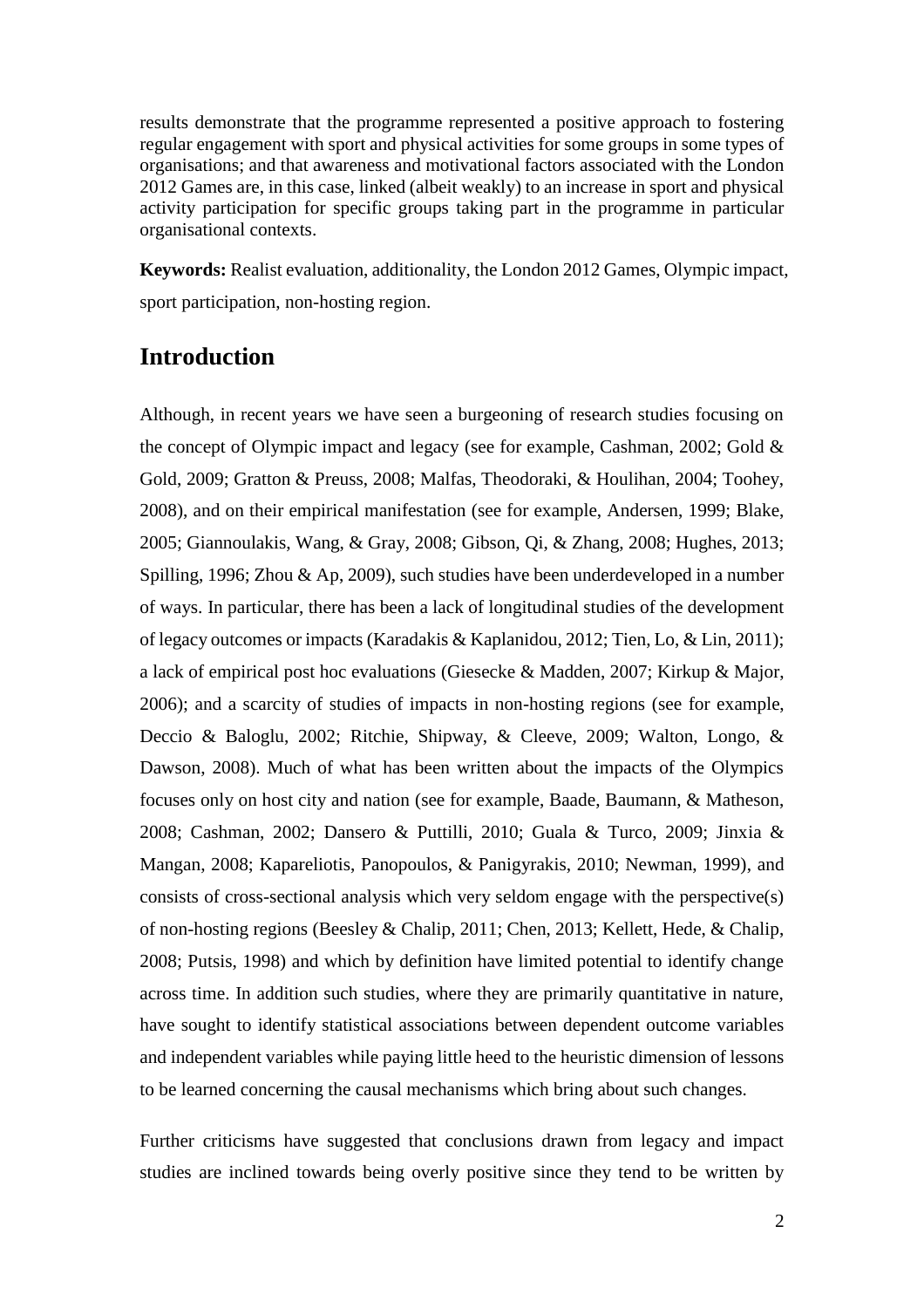stakeholders whose interests lie in promoting the staging of the Games (Crompton, 1995; Lenskyj, 2000, 2002, 2008; Porter & Fletcher, 2008), and that the complexity of policy contexts renders it difficult to establish empirical evidence of outcomes and the causal mechanisms which bring about such outcomes in project and programme evaluations (Pawson, 2013: see section 2 'The Challenge of Complexity').

The aim of the study reported in this paper is therefore to address some of these issues, undertaking a detailed analysis of a particular local initiative, the Workplace Challenge Programme (WCP) implemented in Leicestershire which aimed to harness increased interest in sport as a by-product of the London 2012 Games in order to increase participation in sport and physical activity within work organisations in the locality. The study seeks to furnish detailed explanation and evaluation of the causal factors at play in generating the outcomes observed in this context, and as such draws upon the main themes of realist evaluation (Pawson, 2013).

# **The literature on the impact of hosting the Olympics on participation in sport and physical activity**

There is a considerable literature on the impact of hosting mega-events in general (Fourie & Santana-Gallego, 2011; Horne, 2007; Kavetsos & Szymanski, 2010; Kim & Petrick, 2005) , and the Olympics more specifically (Bondonio & Mela, 2008; Gratton & Preuss, 2008; Kaplanidou & Karadakis, 2010; Mangan, 2008; Moreira, 2009). However our focus in this article is on the contribution a particular policy initiative has made to the fostering of participation in sport and physical activity as a product of the staging of the Games in Britain, and we thus focus our attention in the review of material dealing with the impact of the Games on the promotion of sporting and physical recreation and / or physical activity.

The issue of using the Games to leverage increases in healthy, physically active lifestyles is something which has received increasing attention in recent editions of the Games (Haynes, 2001; PriceWaterhouseCoopers & DCMS, 2005). However, the notion of Olympics inspiring grassroots participation has been challenged in the literature. The *direct*  evidence of sport, health, and physical activity impacts for previous Olympic Games is poor (McCartney et al., 2010; Weed, 2006a): on the one hand, there are some claims of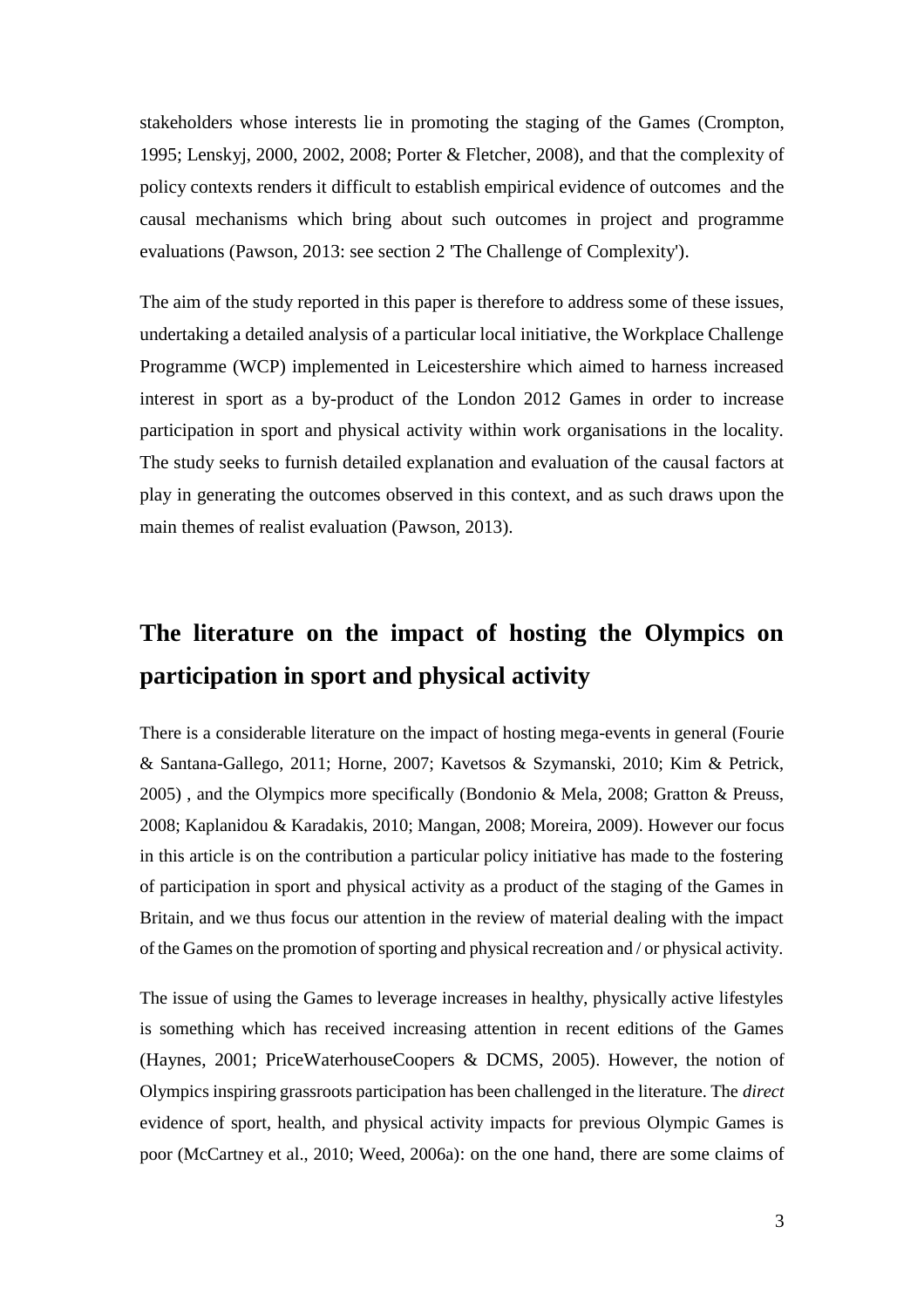positive evidence (albeit limited in terms of scope and methodological rigour) that suggest that previous Olympics have had a positive impact on participation in physical activity, for example, the case of the Barcelona Games (Truno, 1995) and the Sydney Games (Cashman, 2006). On the other hand, investigations of the same editions of the Games, for example by Murphy and Bauman (2007) conclude that there was no change in the proportion of the population meeting health-enhancing physical activity levels after the 2000 Sydney Games, pointing out that national data indicate that participation rates were even lower in 2000 than in 1999 and 1998. Other studies of the sport participation impact of the Sydney Games resulted in similar findings – suggesting an insignificant change to sport participation levels in general, but with a small short-term increase after the Games (Heuvel, 2001; Veal & Toohey, 2005) which Veal and Toohey, however, suggest may be attributable to changes in the nature of data collection on the part of governmental bodies.

The results of two systematic literature reviews by McCartney et al (2010) and Weed et al (2008) also address the issue of the health and physical activity impacts of major multi-sport events including the Olympics. Both studies conclude that there is no robust evidence to support the notion that hosting the Olympics has increased sport participation levels for the host nation. However, as the authors of these studies note, at the time of publishing these systematic reviews, there had been no sustained attempt at assessing the participation impact of the Olympics. Indeed Weed et al. (2008: 8) point out, writing prior to the London Games, that not only had there been no sustained evaluation of this effect, but that in fact "*the use of an Olympic Games to raise physical activity and sport participation [had] not been attempted in any real sense*." Thus, rather than concluding that these studies demonstrate that there is no causal link between hosting of the Olympics and enhanced sport participation it is more accurate to say that the existence of such impact has yet to be demonstrated. In addition one can underline the point that such studies have focused on whether there is a significant increase in participation associated with hosting the Games rather than on identifying the assumptions concerning the causal mechanisms implicated in achieving such changes.

As Tew et al. (2012) point out "London 2012 is the first Olympic and Paralympic Games to explicitly try and develop socioeconomic legacies for which success indicators are specified - the highest profile of which was to deliver a health legacy by getting two million more people more active by 2012". The original New Labour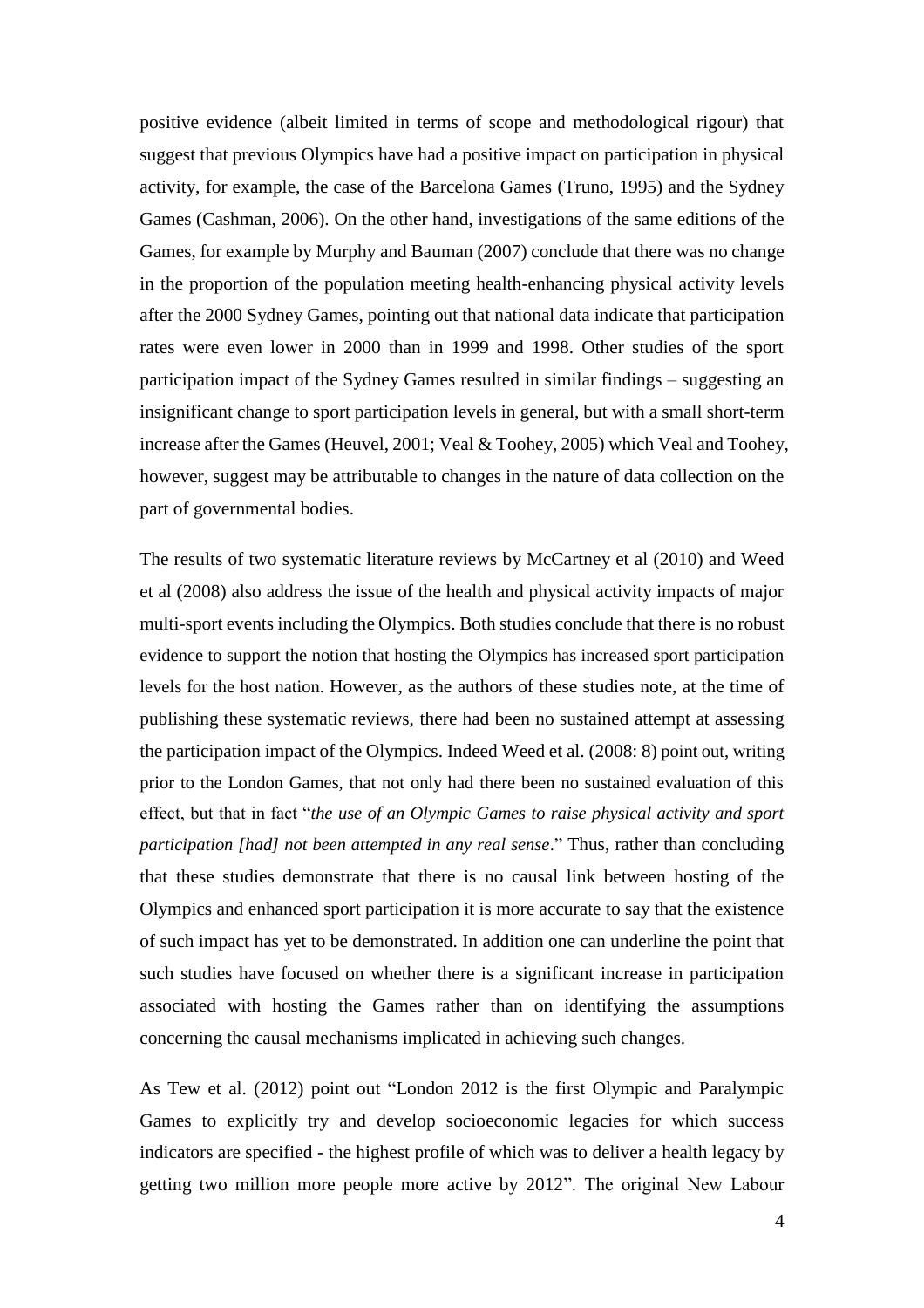government aspirational goal in terms of additional numbers engaging in sport and physical activity across the period was however dropped by the incoming Coalition government in March 2011 as unrealistic (Gibson, 2011). In the period since the Games, with the exception of Grant Thornton, Ecorys, Centre for Olympic Studies & Research Loughborough University, and Oxford Economics (2013b) there have been relatively few post hoc commentaries in the academic or grey literatures on the sport and physical activity impacts of the Games. Mahtani et al. (2013, p. 1) reviewing and evaluating the quality of the two systematic reviews cited earlier concluded unsurprisingly that there was "a paucity of evidence to support the notion that hosting an Olympic games leads to an increased participation in physical or sporting activities for host countries". Craig and Bauman (2014) report a study employing "objective measures" of the impact of the Vancouver 2010 Games on Canadian children and young people (aged 5-19) and conclude that "The 2010 Olympic Games had no measurable impact on objectively measured physical activity or the prevalence of overall sports participation among Canadian children" (p.1). Other sources employ qualitative data - Piper and Garratt (2013) for example undertake a Foucauldian analysis of the framing of policy, highlighting factors that militated against successful attainments of policy goals in this area, while Feng and Hong (2013) and Reis, de Sousa-Mast, and Gurgel (2014) respectively consider qualitative reports of the impact of the Beijing Games 2008 in Chinese townships, and of the anticipated participation effects among local professionals of the Rio 2016 Games, with both reporting little or no significant impact experienced (in relation to 2008) or anticipated (in relation to 2016).

A unique resource in relation to assessing the impacts of the Olympic Games is the series of reports commissioned by the Department of Culture, Media and Sport from a research consortium led by Grant Thornton Consultants which constitute a metaevaluation of the legacies of the 2012 Olympic and Paralympic Games (Grant Thornton, Ecorys, & Centre for Olympic Studies & Research Loughborough University, 2011; Grant Thornton, Ecorys, Centre for Olympic Studies & Research Loughborough University, & Oxford Economics, 2011, 2012a, 2012b; Grant Thornton et al., 2013b). The two primary concerns of a meta-evaluation are with 'metasynthesis', the aggregating of data and / or lessons learned from individual studies to form more robust, evidenced-based conclusions in respect of the phenomena under evaluation; and with the 'evaluation of the evaluations', which seeks to assess the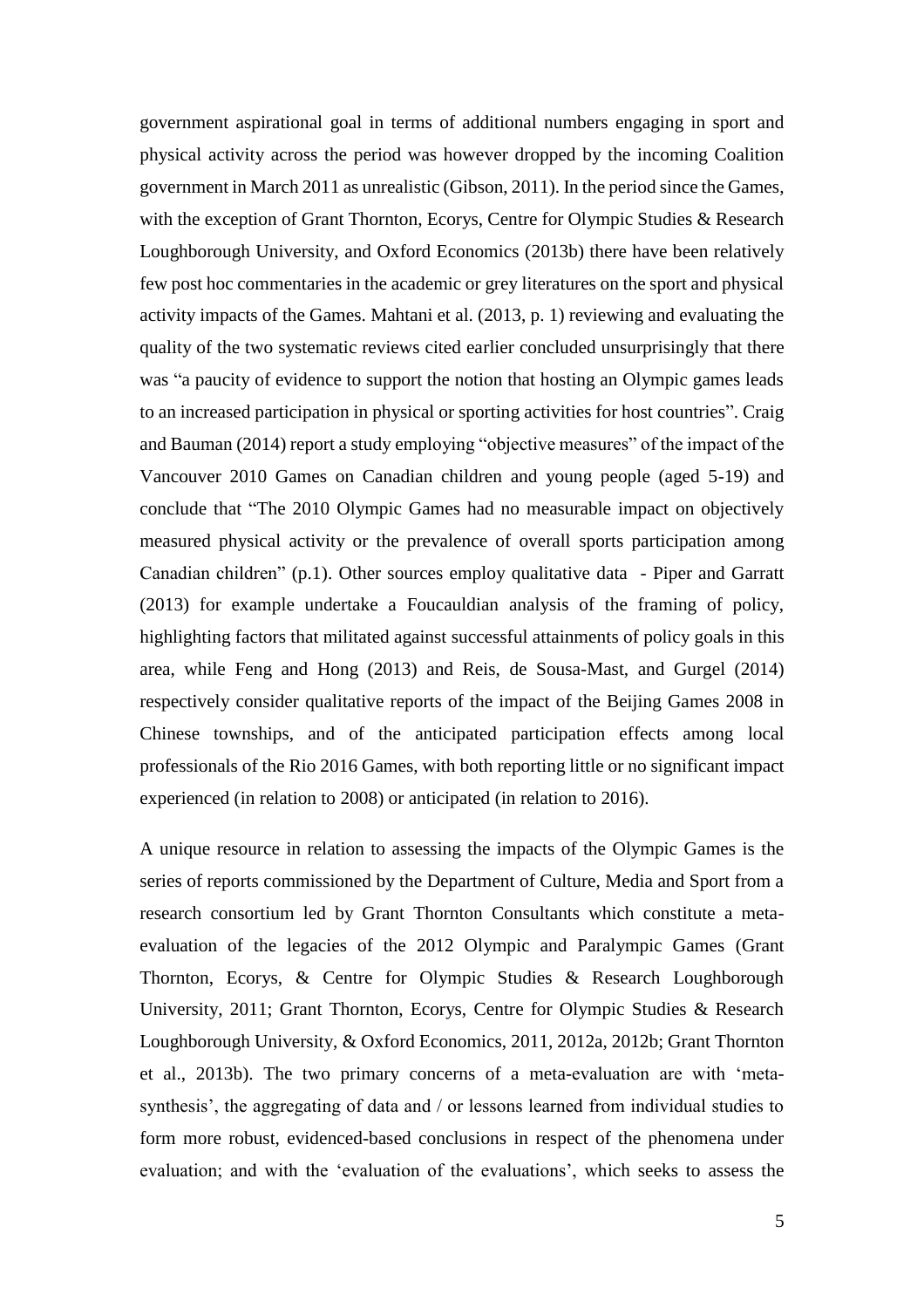quality and rigour of the methods employed and thus assess the level of confidence that can be expressed in the results obtained by the individual studies and thus by their synthesis (Chen, Henry, & Ko, 2013). The approach adopted by the authors in relation to the metaevaluation exercise was to structure each of its five reports along the lines of government legacy goals and within this context a single chapter in each of the reports was dedicated to the assessment of sporting legacy including sporting participation impacts.

A problem experienced by the members of the consortium dealing with the metaevaluation of sporting legacies (and thus with evaluating the impact of hosting the games on sport and exercise participation) was that there appeared to be anomalies discovered in synthesizing the lessons learned on the one hand from the national participation surveys *Taking Part* (Jones, Millward, & Buraimo, 2011) and *Active People* (Sport England, 2011) with those learned from the studies of individual projects / programmes aimed at increasing participation largely at the local level (the metaevaluation study focused on 20 of the most significant of such projects, including for example Sportivate, Gold Challenge, Free Swimming, and Premier League for Sport, Grant Thornton, ECORYS, Centre for Olympic Studies & Research Loughborough University, & Oxford Economics, 2013a). While the data from the national surveys in the run up to 2012 indicated that there had generally been no significant increase in participation (until the year of the Games itself), data from the individual projects implemented at local level pointed towards increased participation across the whole period from 2007. One explanation of these apparently incompatible findings was that local level analysis for the most part failed to consider aspects of additionality. In effect, for many of the projects, the gross impact rather than the *net* impact of such projects was reported with the evaluations of these projects failing to take account of the four key factors to be considered in calculating additionality, namely leakage, substitution, displacement, and the multiplier effects.

An exception to this was an evaluation study of the impact of the Free Swimming Programme, "a £140 million programme designed to increase participation in swimming in England and lead to subsequent health and economic benefits … based around local authorities providing free swimming for children aged 16 or under and for adults aged 60 or over" (DCMS, 2010: 1). The publication by PricewaterhouseCoopers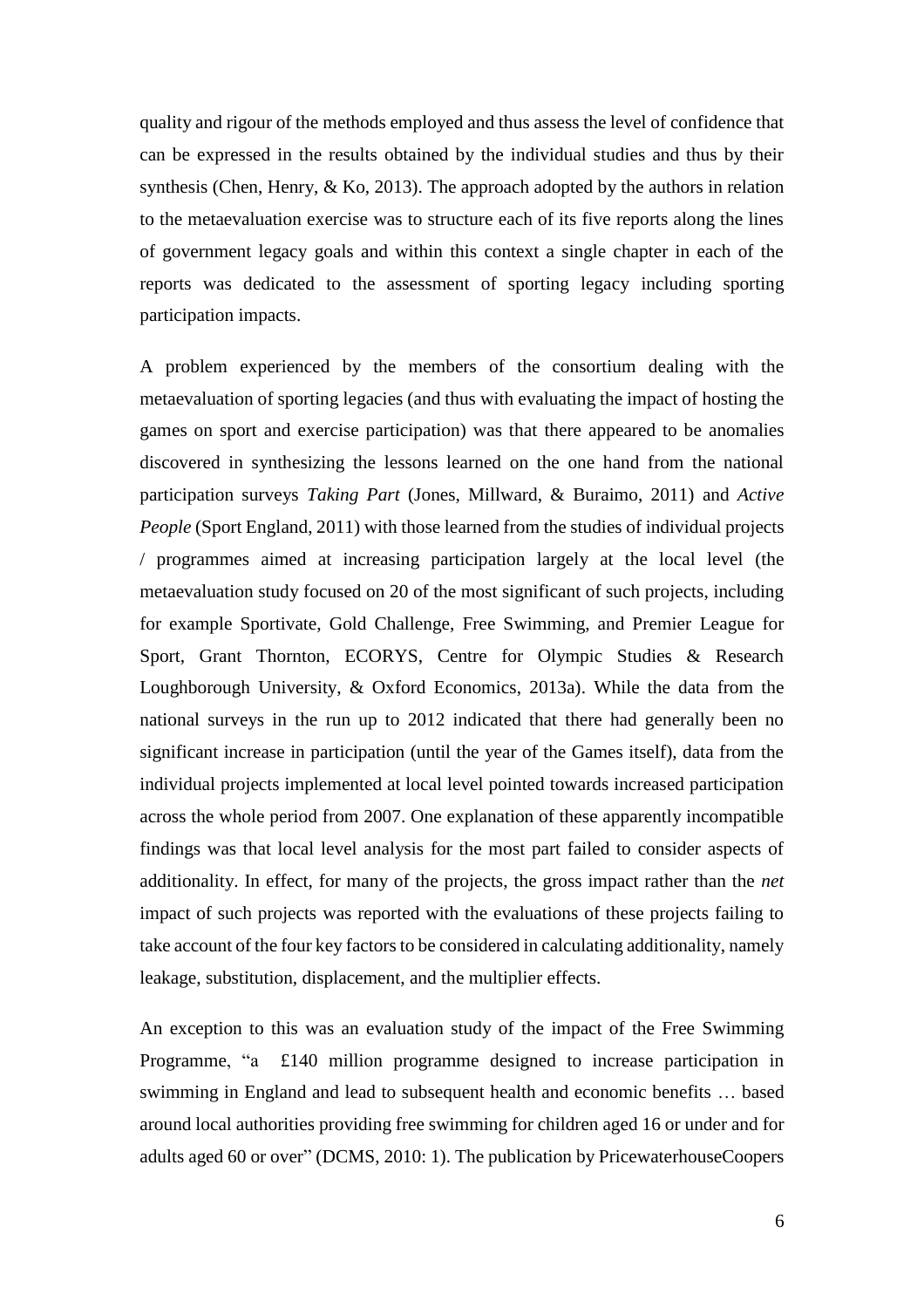of the evaluation report commissioned by the DCMS led to the early termination of this programme, in part because, despite an increasing number of swims being recorded, the estimation of additionality highlighted the fact that new swimmers (particularly among the older population) were not being attracted in large numbers, but that existing swimmers were simply attending more frequently (thus a form of leakage was taking place), and participants were also reporting aspects of substitution of free swimming for other forms of exercise (PricewaterhouseCoopers, 2010).

The identification of a lack of measures to assess additionality is a good illustration of the product of 'evaluation of evaluations' in which one can point to shortcomings in methods employed that militate against the ability to synthesise the data and lessons from these two types of data source, national surveys and projects and programmes aimed at stimulating participation in sport and exercise.

## **Leveraging impact from the London 2012 Games in a non-hosting region and sub-region: the East Midlands and Leicestershire**

The London 2012 Olympic and Paralympic Games were the biggest sporting events in UK history. London 2012-related events were delivered largely in London but also in a number of other venues (in the cases for example of sailing or football) and although government emphasised the concept of *a 'UK* Games' hosted in London, from the outset commentators noted the disproportionate benefit to London's economy and the potential negative impacts on other regions (Blake, 2005). However there appears to have been little subsequent systematic focus on the impact of the Games in non-hosting regions, as illustrated by Bloyce and Lovett's (2012) analysis of legacy discourses in Olympic related documents. In this study 102 documents were sourced from government departments and Olympic bodies (and subsequent snowball sampling), but none of the studies reviewed focused on regional leverage of benefits by non-hosting regions. Regional strategies were set out by many regions with varying degrees of detail and of resource provided, but this has attracted little coverage in the published academic literature (see for example, Gilmore, 2014).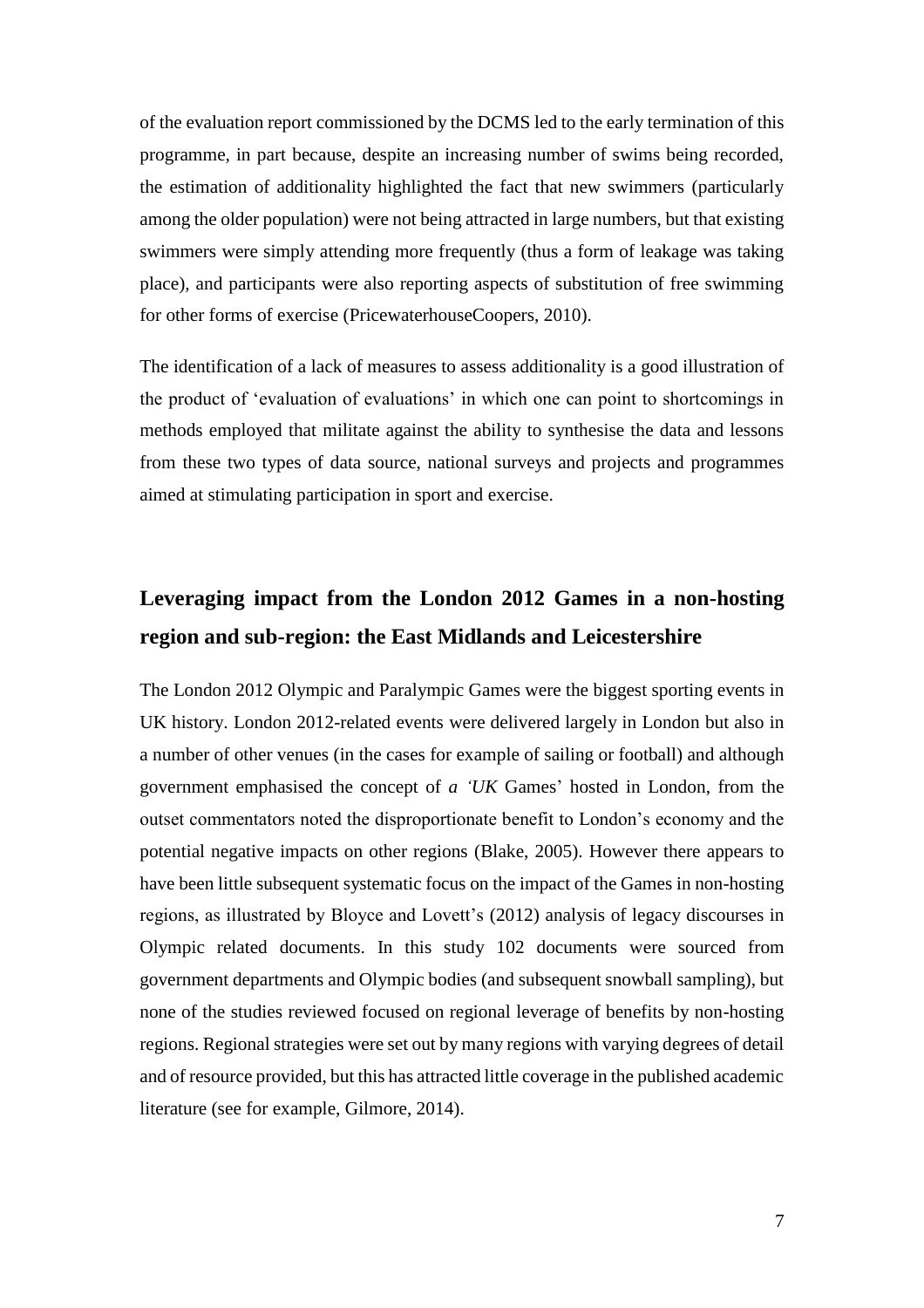Local stakeholders in Leicestershire led by the East Midlands Development Agency (*emda*), Leicester and Leicestershire local authorities, produced one of the more developed local / regional strategies to leverage benefits from the Games, establishing the Leicestershire Steering Group for the 2012 Games to develop and oversee strategy in this area. This temporary body established in 2009 published its strategy statement through *Inspire Leicestershire* which was set up as the public face of the Steering Group (Inspire Leicestershire, 2009). The strategy was developed around seven core themes: business, visitor economy, sport and physical activity, culture, children and young people, health and wellbeing, and volunteering. Each with a named lead organisation and with its actions coordinated through a delivery group, normally an existing group or partnership currently working within that theme area (see Figure 1).

#### **Insert Figure 1 about here**

The County Sport Partnership, Leicester-Shire & Rutland Sport (LRS), was the agency responsible for leading the sport strand in the sub-region. The key priorities under the *sport* strand were focused on increasing community participation and supporting talented athletes. This was to be promoted through delivering nationally initiated legacy programmes and regionally developed, sport-related programmes (including the Workplace Challenge Programme), new investments in infrastructure, and allocating sports funds for athletes.

In evaluating national level data relating to participation one is dealing predominantly with descriptive (statistical) accounts of the changing nature of sports participation nationally. Local programmes however may be more amenable to qualitative and / quantitative evidence to support causal accounts of how behaviour change is actually brought about. Our primary concern therefore in the empirical element of this paper is to take one local programme, the Workplace Challenge Programme (WCP), as an example of a programme aimed at increasing participation in sport and exercise, and to explore the *context* within which that programme operated, the *assumptions made* by some stakeholders in relation to how interventions could result in generating higher levels of sport and exercise in workplace organisations, the evidence of relationship between the *causal* mechanisms assumed to operate in this case, and the nature of *outcomes* achieved. WCP was a free, online competition between businesses that allowed participants to log their activity over the course of the programme. Prizes were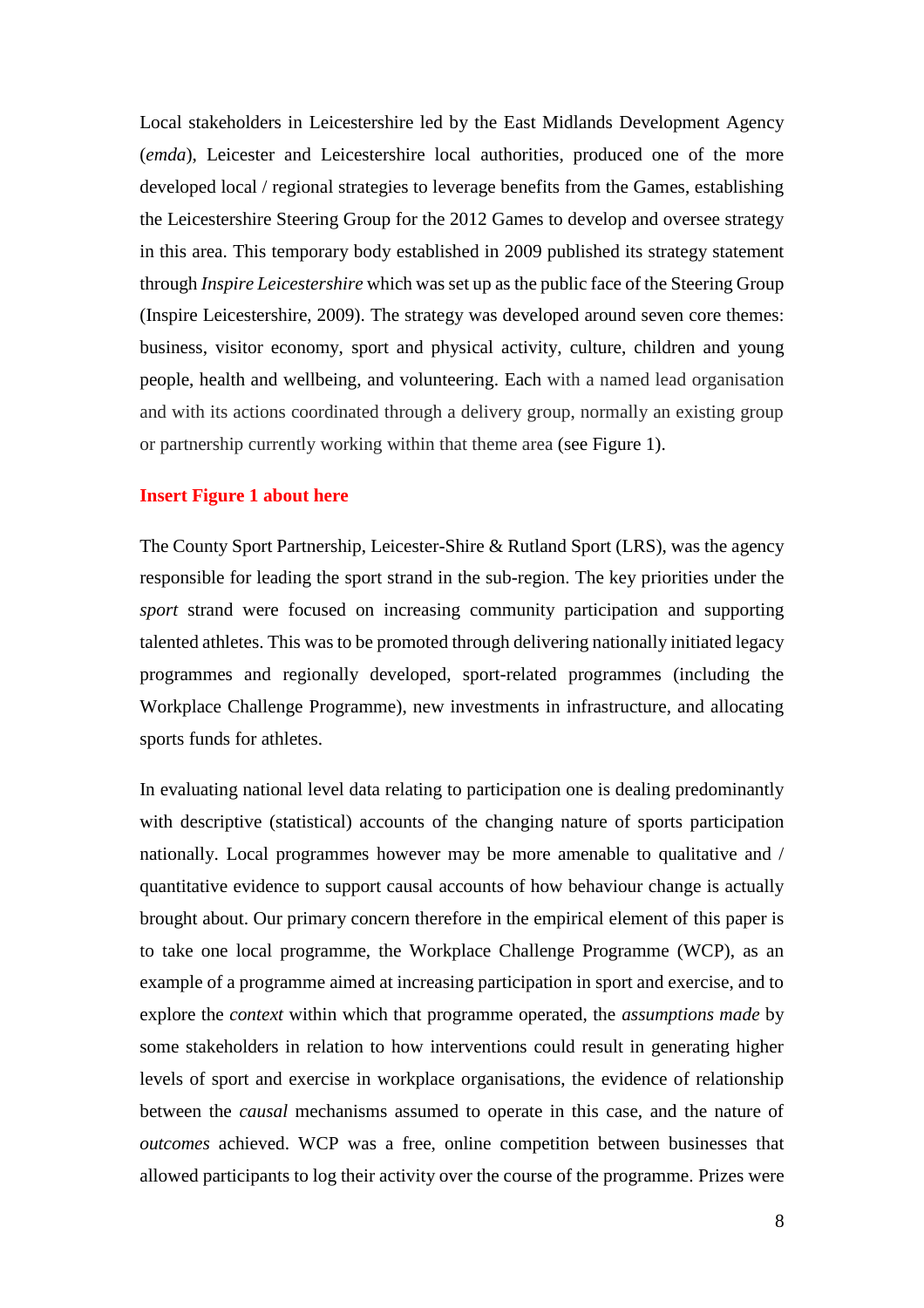offered to encourage continued participation in WCP by individuals as well as the overall workplace, with prizes totalling £4,000 (e.g. prizes of £2000 for the most active organisation, a bike for the most active participant). The aim of the WCP was to stimulate competition between organisations in terms of the recorded levels of sport and exercise undertaken by their employees over a given period. There were many toolkits, resources and forms of support available, with information to help the workplace organisation to actively engage with the programme (e.g. providing organisations with promotional materials such as Workplace Challenge Posters, Powerpoint presentations, and leaflets, and information about quick and easy ways to gain points and get employers involved). Although WCP was initially planned to run in 2011 only, after successful outcomes in year one, and with the anticipation that the 'London 2012 effect' might further boost the number of participants in the programme in 'Olympic year', LRS decided to use some surplus funding to repeat the programme in 2012 (Year 1: Jan - July 2011; Year 2: March – July 2012). The programme was funded by Leicestershire County Council, Leicestershire Together, Leicestershire County and Rutland NHS, seven District Councils, and Corporate Games.

From the outset of the strategy and its various projects the Leicestershire Steering Group members (and especially LRS) recognised a need to evaluate as much of the programme as possible and thus commissioned a three-year study on the part of the Centre for Olympic Studies and Research in 2010. The research brief was to evaluate the level of success of selected projects which after consultation was interpreted as identifying *what works for whom in what circumstances* – in other words to identify the 'generative mechanisms' in order to be able to recognise and explain the nature of, and reasons for, success / failings of the programme, and thus implications for policy.

In order to assess the WCP's contribution towards promoting sport and physical activity participation, and to explore the possible impact the 2012 Games may have on the promotion and staging of the WCP. The following research questions were developed as the point for departure for the study:

• To what extent did the WCP contribute to any increase in sport and physical activity participation amongst staff in participating organisations in Leicestershire?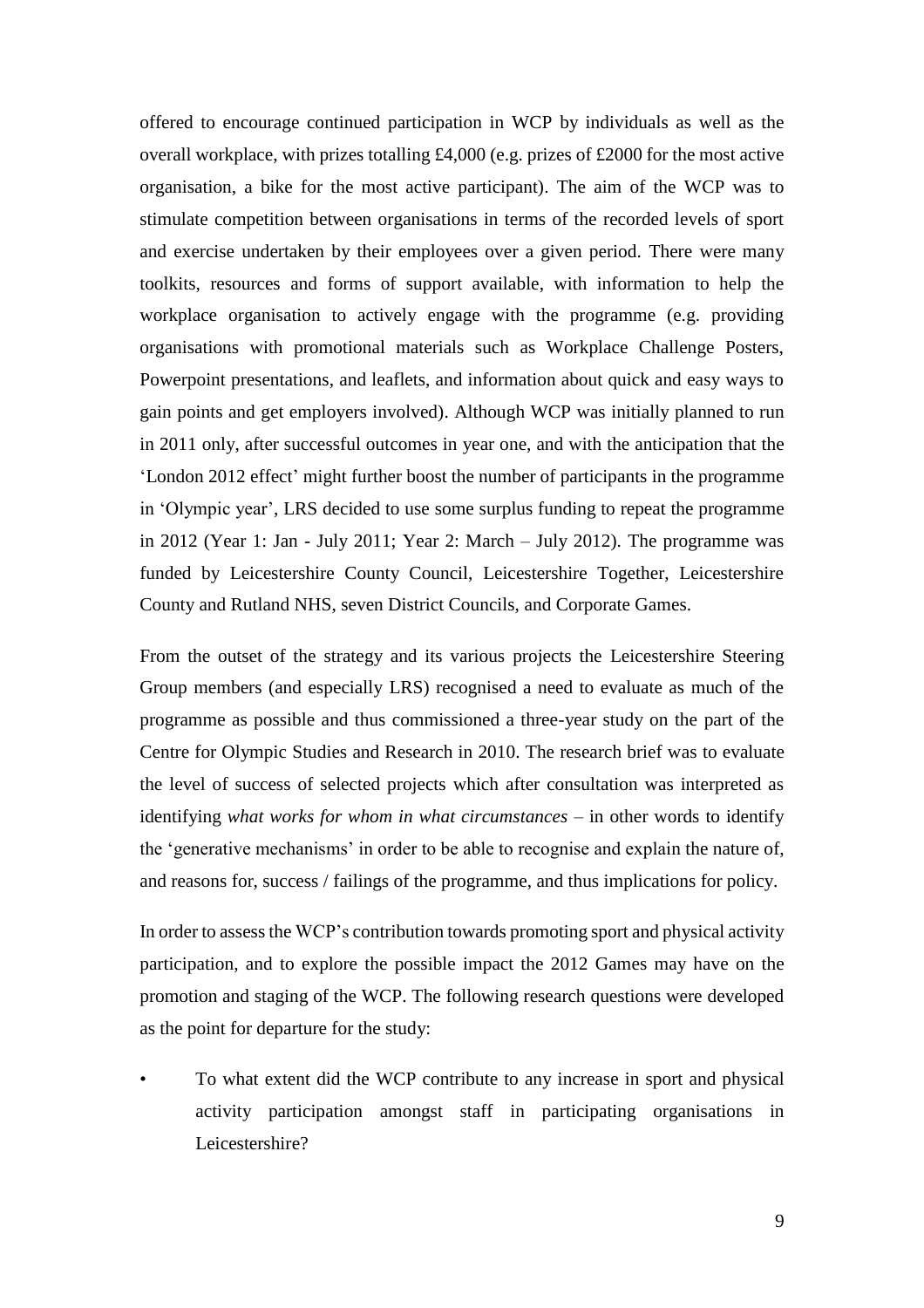- In what ways did the promotion and staging of the WCP achieve these outcomes (what were the causal mechanisms involved)?
- What are the factors that mediated the level of success, or were barriers to success and why?

## **Methodology**

The approach adopted in this study in ontological terms is related to the Realist Evaluation approach of Pawson and his colleagues (Pawson, 2001; Pawson, 2006; Pawson, 2013; Pawson & Tilley, 2004). While Pawson and Tilley's approach (and their initial use of the term Scientific Realism) denotes a deviation from other forms of realist social analysis (most notably the critical realism of Roy Bhaskar, 1998) it places emphasis on context-specific explanations of generative mechanisms. Explanations which employ realist evaluation are thus focused on defining how *outcomes* are brought about by *generative mechanisms* or causal processes operating in specific *contexts*. Pawson and Tilley (1997) propose a basic realist explanatory formula that context (C) plus mechanism (M) equals outcome (O). They refer to this formulation as a CMO configuration which summarises their explanatory framework.

Essentially, the CMO configuration is a useful conceptual framework when trying to tease out how and in what circumstances a programme might work, and why and in what circumstances it might not work. Mechanisms are embedded in programmes and interventions that bring about effects which may be intended or unintended. 'Mechanisms' thus refers to the resources that programmes or projects offer to enable their subjects to make them work and thus they form part of the logic of an intervention, which constitutes the key features of programme theory. 'Context' denotes the conditions under which programmes are introduced that are relevant to the operation of the programme mechanisms. The context can relate to material conditions but also to systems of interpersonal and social relationships, to technology and economic conditions. 'Outcome-patterns' describe the intended and unintended consequences of programmes, as results of the activation of different mechanisms in different contexts (see discussion of  $CMO<sub>1</sub>$  and  $CMO<sub>2</sub>$  later in this paper).

The realist approach places emphasis on beginning evaluation with programme theory. In our case the theory is represented in the assumptions of the designers of the WCP,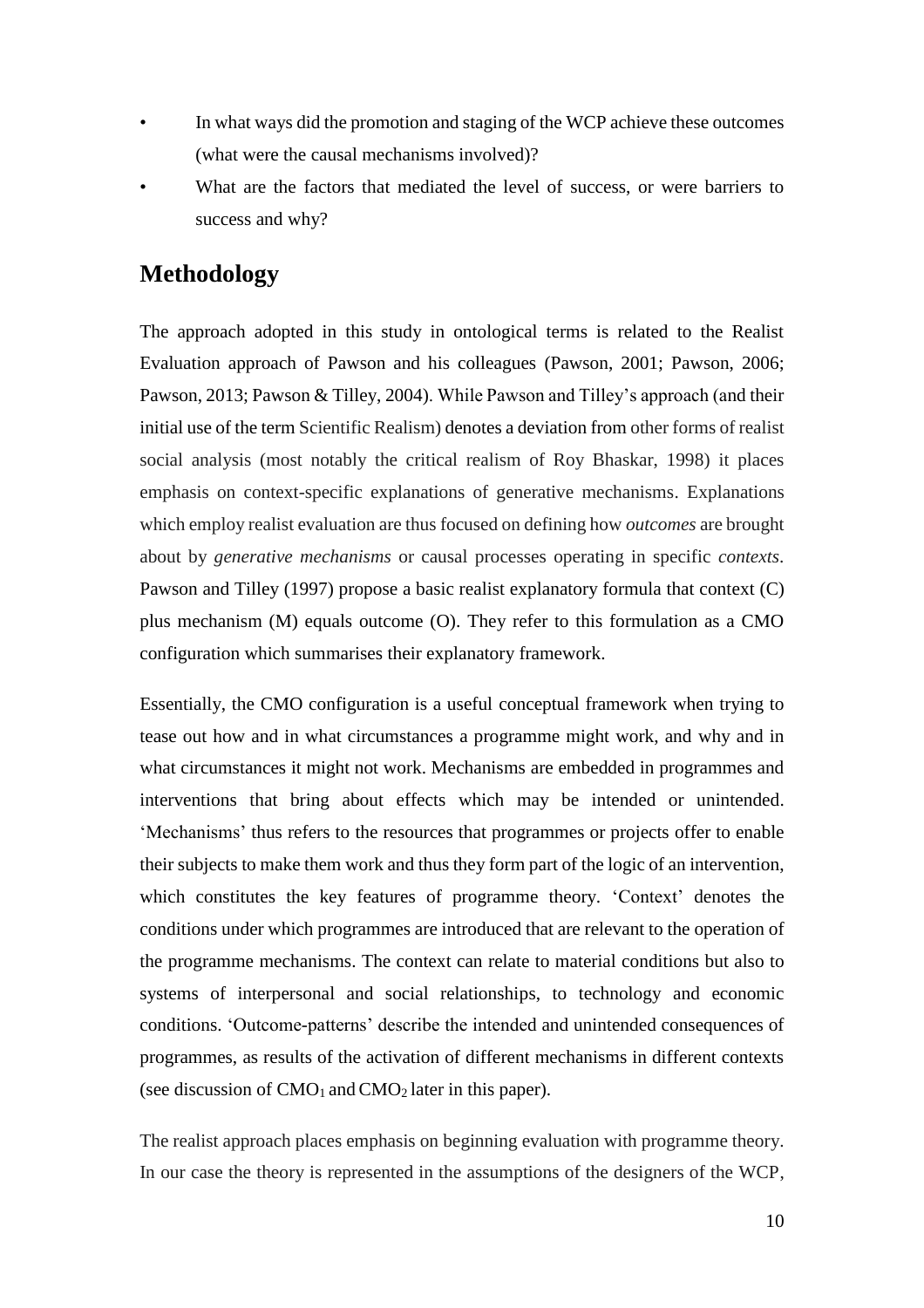as evidenced in the responses of interviewees responsible for planning and delivery of the programme, and in the WCP documentation. The programme theory for this intervention is discussed below.

While in methodological terms realist evaluation requires specific types of ontologically defined explanation, it is relatively method-neutral, accommodating and indeed requiring in many circumstances a mix of quantitative and qualitative methods, with quantitative methods tending to focus on context and outcomes, while qualitative methods tend to be used to probe explanations of causal or generative mechanisms. The research design for this study used mixed methods, quantitative and qualitative approaches.

All the WCP participants, who provided their email addresses when they signed up to the programme, were contacted by email with a message to explain the purpose of the research, together with the web link of a questionnaire. The initial distribution of selfadministered questionnaires was seen as appropriate for this study to discover a broad range of information about the programme participants, including for example, age, gender, previous and current participation level of sport and physical activity, personal interest in London 2012 and the Games' potential impacts. Based on the feedback collected from the survey, semi-structured interviews were then applied to further explore the identified causal links (in particular, to identify the ways in which the London 2012 Games had impacted on influencing participation in the programme). In total, two sets of survey data and one set of semi-structured interviews were collected in two stages, after the completion of each year's operation of the WCP.

#### *Stage 1 data collection (August-September 2011)*

• An initial questionnaire survey of the nature and rate of, and the rationales for, participation in sport and physical activity of those taking part in the programme was staged at the end of the 2011 edition of the WCP. From the questionnaires made available by email to the 827 people from 67 workplaces taking part in the 2011 WCP, 15% returned usable completed questionnaires (a small but usable response rate in the context of our aims,  $n = 125$ , thus with a 95% confidence level, giving a modest confidence interval of up to  $\pm 8\%$ ). The survey questions explored the extent to which the programme contributed to increased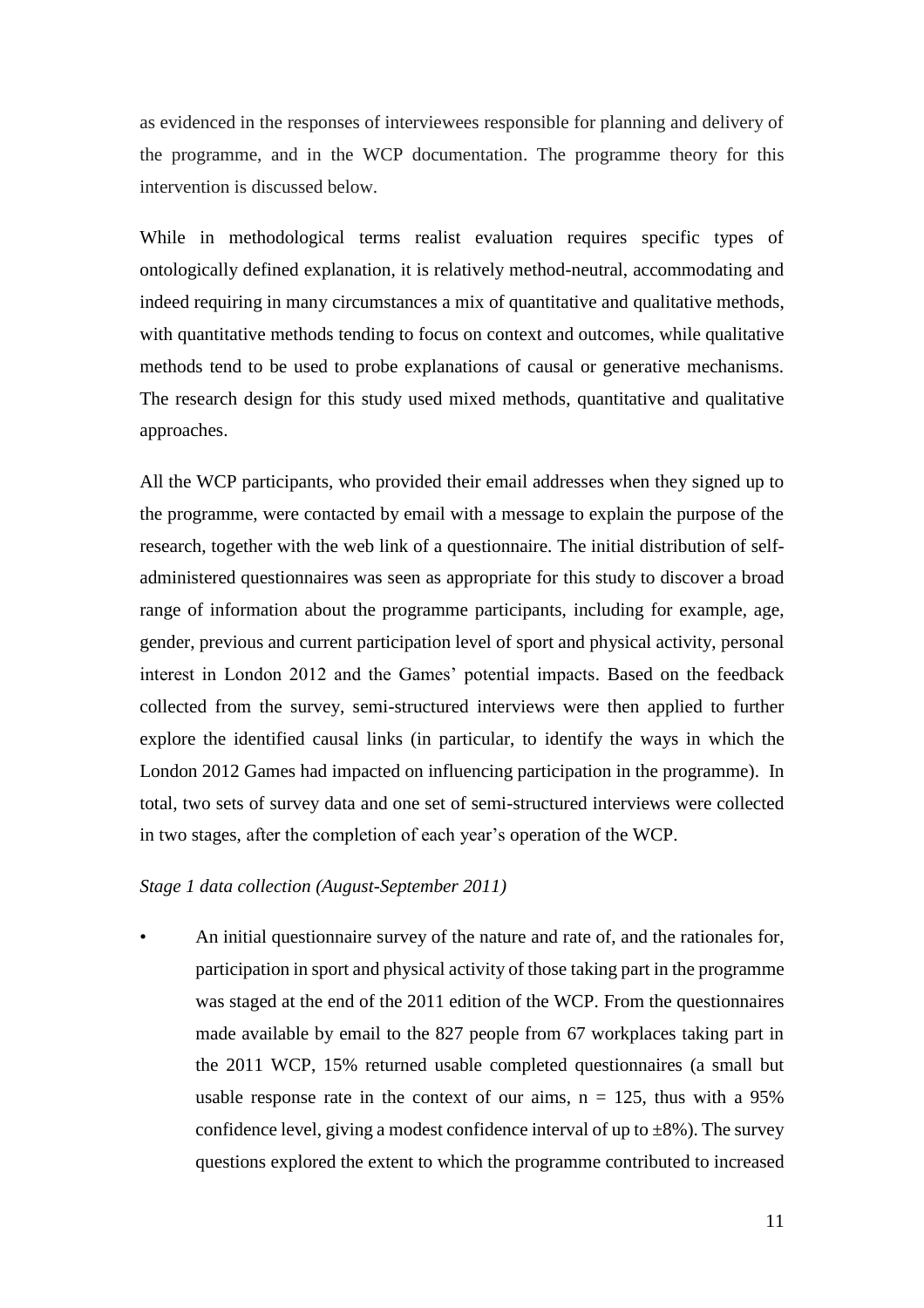sport and physical activity participation amongst staff in participating organisations in Leicestershire; and the extent to which the fact of the 2012 Games being hosted in London had boosted interest and the level of outputs achieved.

Interviews with internal stakeholders: A small number of interviews were undertaken with individuals from two groups of internal stakeholders. The first was with the two officers from LRS responsible for operating the programme. These sought to identify what, if any, additional policy and promotional support had been provided by virtue of the staging of the 2012 Games in London. Given that preliminary quantitative results indicated that the London Games had motivated participants to undertake more physical activity, another interview group representing a total of six internal stakeholders, one each from six participating organisations, was selected to tease out the interviewees' perceptions of the nature of, and of the mechanisms for, the additional impacts that the London Games had generated in their particular organisation.

#### *Stage 2 data collection (August-September 2012):*

• A second survey of the nature and rates of, and the rationales for, participating in sport and physical activity of those taking part in the WCP was implemented via another round of questionnaires distributed by email immediately after the 2012 WCP finished. Within the 1176 participants taking part in the 2012 WCP, 7% returned completed questionnaires survey (n = 77, thus with a 95% confidence level, the confidence interval is  $\pm 10\%$ ). A majority of the survey questions remained the same as had been used in the questionnaire employed the previous year, with a small number of additional questions. These sought to identify, for example, whether the participants had been involved with the programme during the previous year; if so, had there been any change in the frequency/intensity of participation; the level of awareness of physical activityrelated knowledge (e.g. concerning the national recommended physical activity levels for adults); and a pre-programme question on '*how many days per week on average were you taking part in moderate intensity physical activity for at least 30 minutes prior to the WCP?'*.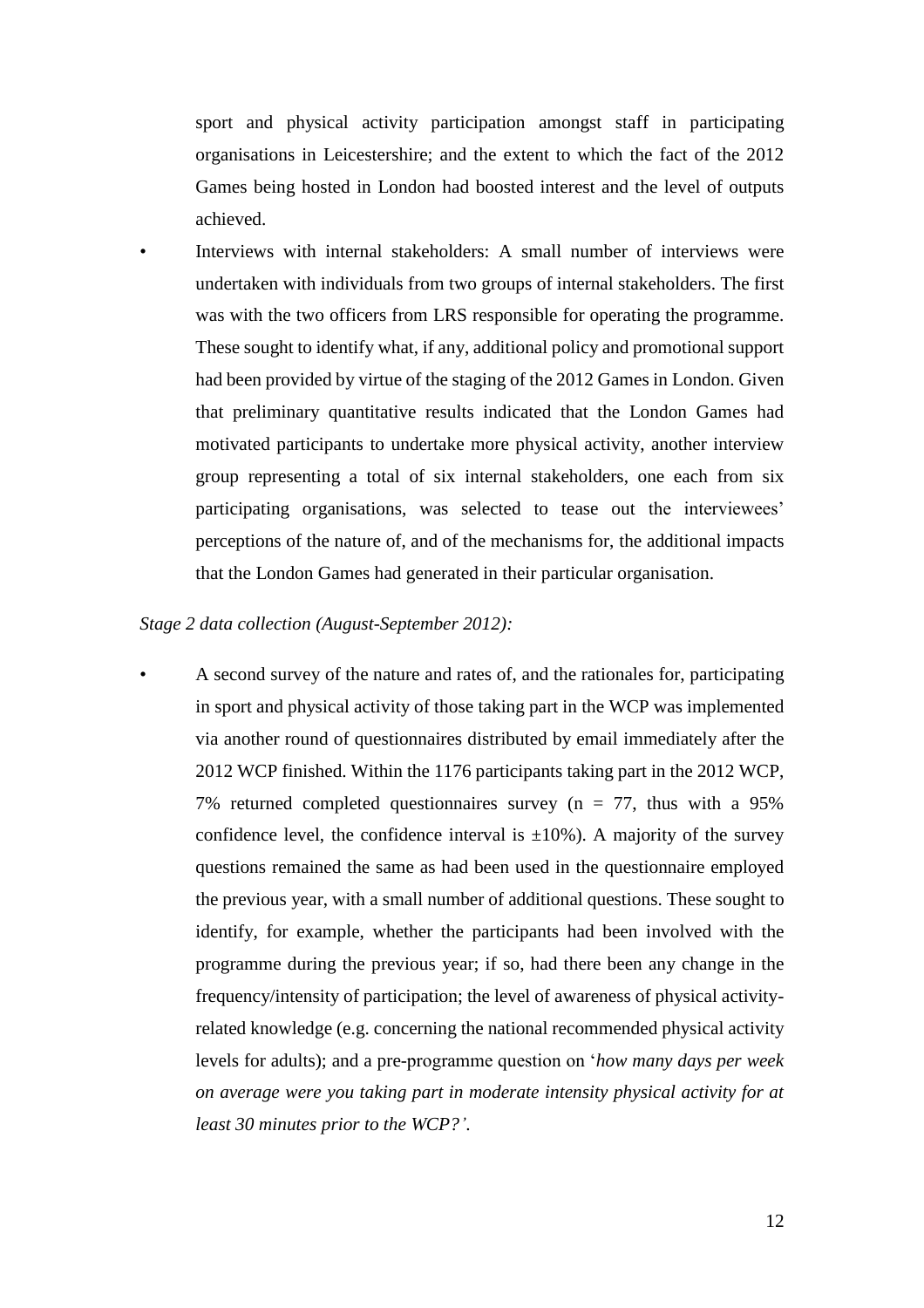## **Results**

*(a) Programme Theory Underpinning the Workplace Challenge Programme*

The aim of the WCP was to foster the adoption of more active lifestyles within Leicestershire's work organisations. The realist approach places emphasis on beginning evaluation with programme theory or theory of change, normally a form of middle-range theory, that makes explicit the mechanisms to be employed and their causal relationship to intended outcomes. In our case the theory is represented in the assumptions of the designers of the WCP. As a first step in the process of realist evaluation we sought to identify the assumptions underlying the approach adopted in the use of the WCP to increase participation in sport and physical activity. Following interviews with staff of the LRS responsible for designing and implementing the WCP, and analysis of the accompanying documentation for the programme, we identified the following underlying premises, or chain of logic which represents the basis of the programme theory in this context (see Table 1).

#### **Insert Table 1 about here**

#### *(b) Reported Level of Impact on Participation in Sport and Physical activity*

In general, since taking part in WCP, around half of the respondents either agreed or strongly agreed that they had increased the overall amount of physical activity they undertook. This was reported in both of the surveys in 2011 and 2012. In particular, 50% of the 2011 survey respondents indicated that the WCP itself had motivated them to do more in sport and leisure activities. This figure slightly increased (by 1%) in the 2012 survey. In addition, 40% of the 2011 respondents and 39% of the 2012 respondents either agreed or strongly agreed that they had participated in *new* sport and leisure activities since participating in the WCP

A paired-samples t-test was conducted to evaluate the impact of the 2012 WCP on the level of physical activity participation from Time 1 (prior to the 2012 WCP participation) to Time 2 (after taking part in the 2012 WCP) (see **Error! Reference source not found.**2). There was a statistically significant increase in the self-reported level of physical activity participation: the mean increase was 1.33 days with at least 30 minutes of moderate intensity physical activity<sup>2</sup>.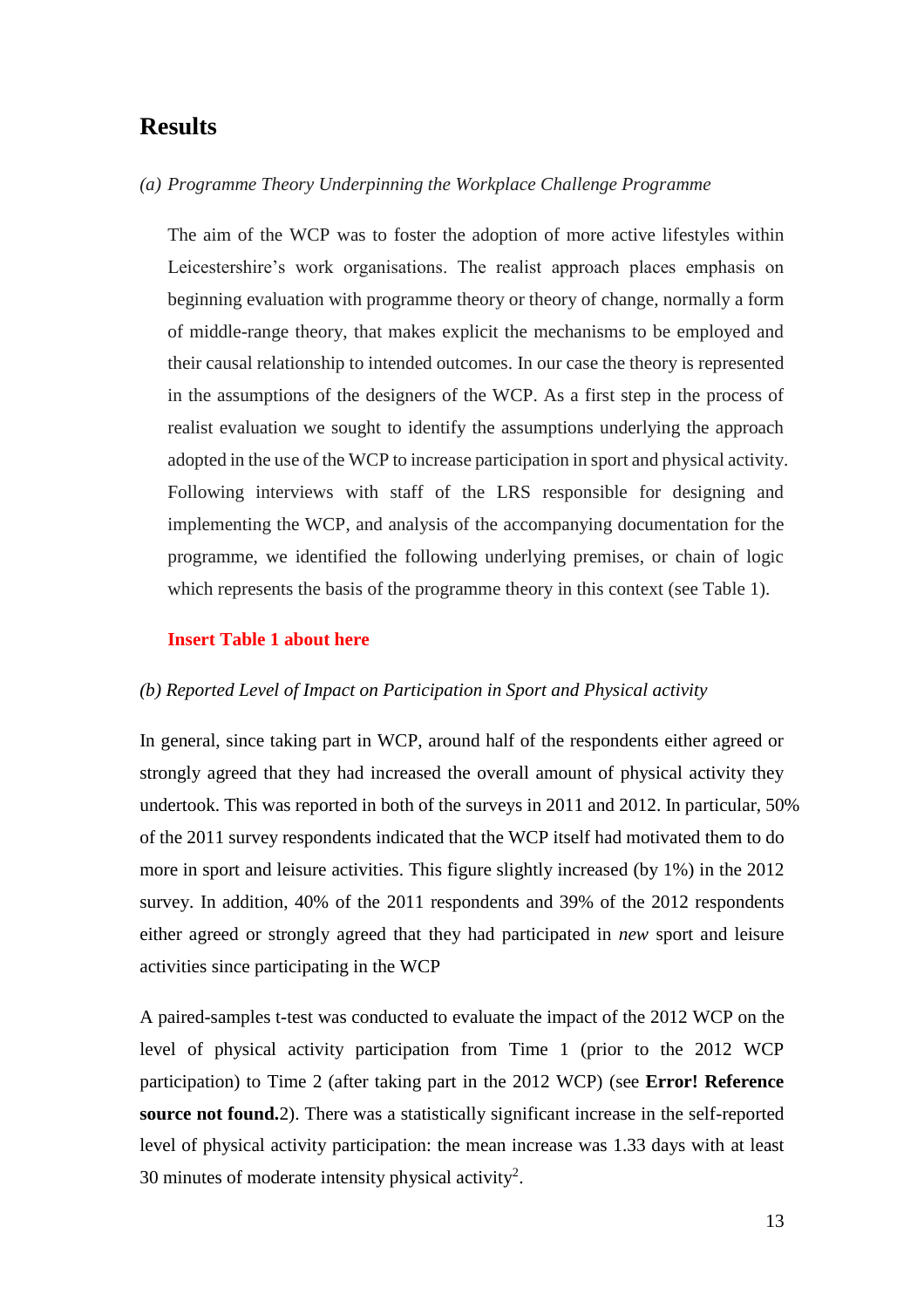An independent samples t-test was run for the three reflecting self-reported increases in participation in sport and physical activity by gender and age variables<sup>3</sup>. For all three variables there were no significant differences in the scores between males and females, nor between age groups.

For one variable where there was a significant increase in participation pre-and post-2012 i.e. "Self-reported increase in number of time units of active participation". Two paired sample t-tests, one for women and one for men, to investigate increase from Time 1 (before the Games) to Time 2 (2012, immediately after the Games). There were significant increases in participation for both men (the mean increase was 1.87 days with at least 30 minutes of moderate intensity physical activity) and women (the mean increase was 1 day)<sup>4</sup>.

As further explored in the interviews, general feedback from the six interviewees from organisations taking part in the programme indicated that being attracted and hence taking part in the WCP was, for some at least, a product of features of the design of the programme as competitive and motivational.

*'I think, it is...it (WCP) can be quite motivational, it could be competitive. Particularly, when involving the 'activity log' section of it.'*

*--- Interview:20.01.2012* 

*'It was a motivator! And it also gave me a chance to raise a little bit money [from sponsorship] as well. From 6 to 8 weeks period of that, I actually raised about £400, or something, by cycling to work, nearly 30miles every day. I think the programme is a really positive thing. And, I've also signed up for 2012 WCP.'*

*--- Interview:24.01.2012* 

#### **Insert Figure 2 about here**

#### *(c) The Impact of London 2012 on Participation in Sport and Physical Activity*

In order to assess the London 2012 impact, in terms of whether the fact of the 2012 Games taking place in Britain had boosted interest and outputs, a series of London 2012 related questions were included in the survey. This generated a number of interesting responses. First, both surveys reported a majority of the respondents indicating their general enthusiasm for the Games: around 76% of the respondents reported that they either strongly agreed, or agreed, that '*they are interested in the London 2012 Games'*.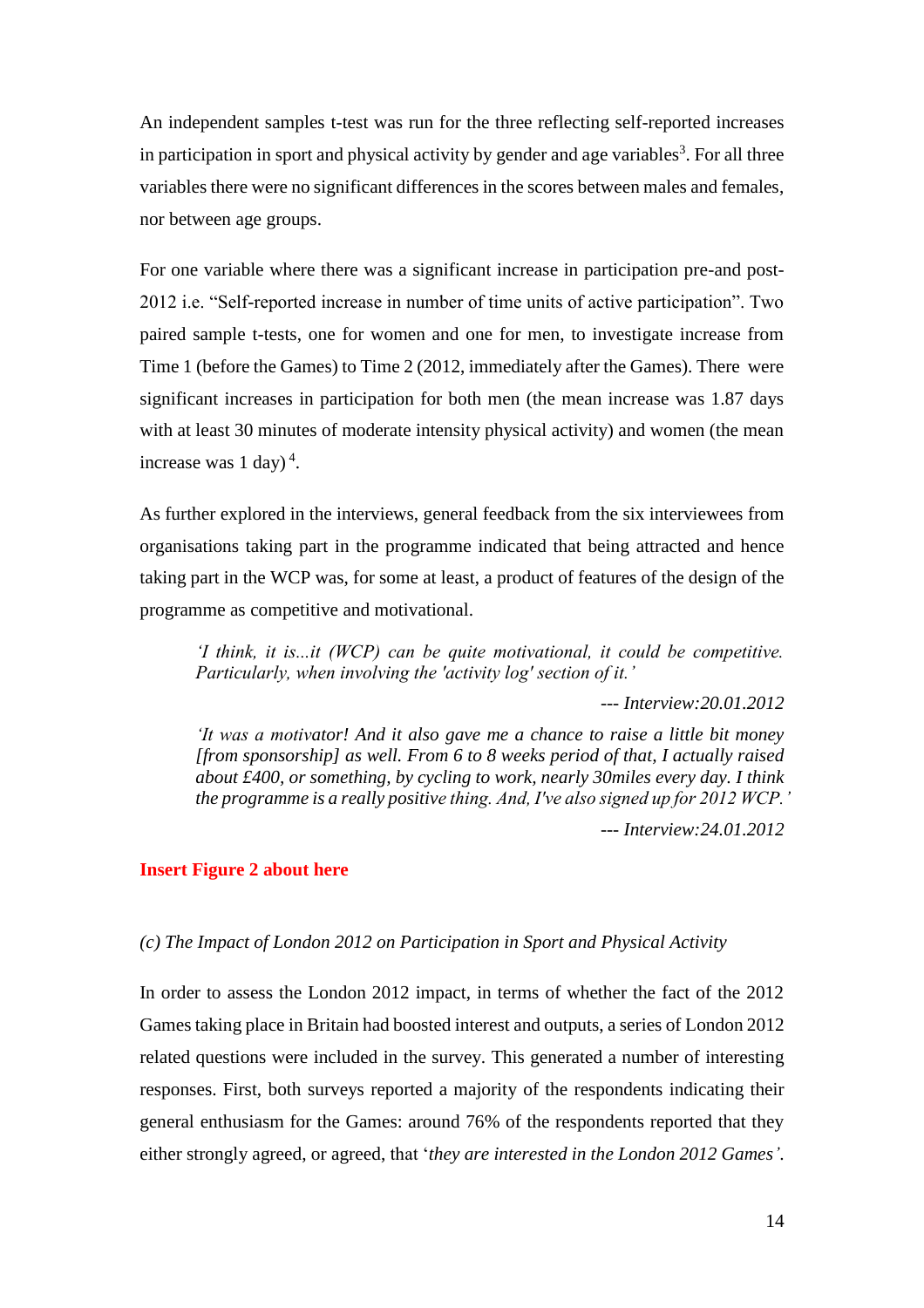Secondly, around 30% of the respondents suggested that the London Games had increased their *awareness* of the benefits of taking part in sport and physical activity. Thirdly, in terms of the *motivational* impact of the Games, people's perception of the most likely sporting impacts of the London 2012 Games for them were as follows, 33% of respondents reported themselves '*to be more interested in sport'*, 31% '*to be more active'*, and 25% to be willing '*to try a new sport/activity'.*

With the purpose of assessing whether any two variables are associated (e.g. whether the influence of the Games, for example, in raising people's awareness of the benefits of taking part in sport and physical activity, would be associated with a change in behaviour, in terms of participating more in sport and physical activity), Pearson correlation tests were undertaken: with three positive (one small and two moderate) correlations between the staging of the London 2012 and self-reported behavioural change being identified<sup>5</sup>. From the results it can be inferred that, the motivational factor of the staging of the Games is linked (albeit weakly) to reported increases in sport and physical activity participation and/or participation in new sports and leisure activity through taking part in the WCP. In other words, the London 2012 Games was associated with raised awareness of the benefits of taking part in sport and physical activity, and with increased motivation on the part of some WCP participants to play more sport and physical activity and/or to take part in new sports.

As indicated earlier, the process of identifying the additional impact generated from the UK hosting the Games requires some acknowledgement of, and, where possible, operationalising of four key concepts (i.e. leakage, displacement, substitution, multiplier effect) in the observed outcomes. Table 2 is a tentative exercise in identifying the ways these four elements might affect the *net* impact of the WCP. The quantification of these elements is difficult, though in the case of participation levels this is mediated by the fact that the questions employed required respondents to give an assessment of *net* increase in participation, in effect allowing us to discount aspects of substitution. In addition interviews with the key stakeholders facilitated the discovery of displacement where new activities in the WCP were displacing other forms of provision. Nonetheless, the following table is an attempt to draw these various threads together for this case.

#### **Insert Table 2 about here**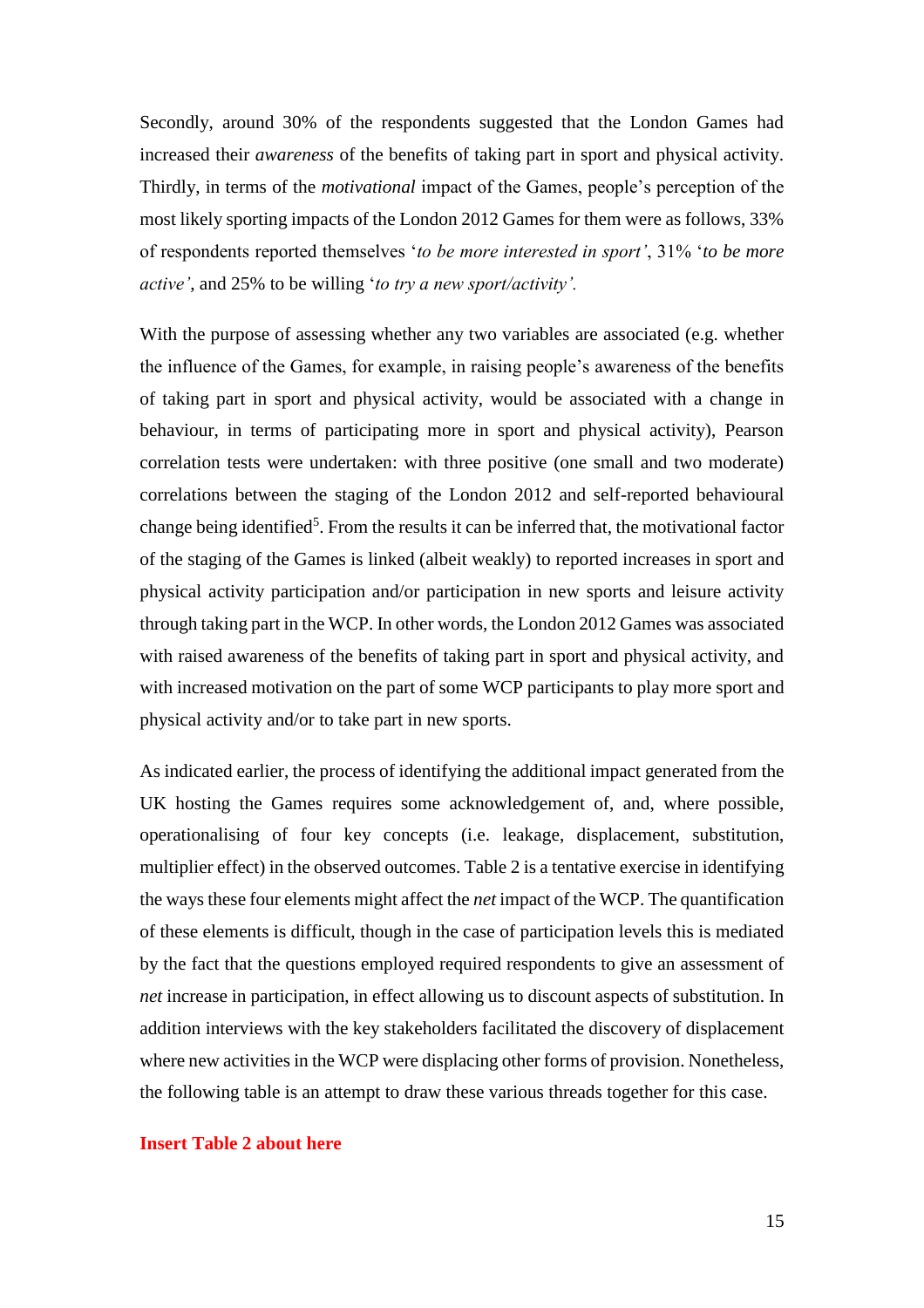*(d) Evaluation of the Programme Theory underpinning the WCP: impacts on relatively inactive, relatively active members of the workforce.*

This section summarises the outcomes achieved in the programme, linking what was achieved in each area with the inputs and mechanisms evidenced, in order to draw out *what worked, for whom, in what circumstances*. In this way, as Pawson and Tilley (1997) have suggested, there is more potential for generalising lessons from this case study, when seeking to identify such mechanisms in similar contexts might be attempted.

The following tables summarise findings from WCP using two matrices of Context-Mechanism-Outcome (CMO) configurations to capture the unique characteristics of each implementation. Two CMO configurations draw together the key insights gained across the internal stakeholder interviews and analysis of the survey data in relation to the implementation of the programme in different contexts. The first configuration  $(CMO<sub>1</sub>)$  describes the reception and reaction to the WCP among three groups differentiated in terms of their self-reported level of participation in sport and physical activity at the start of the WCP.

The hypothesis outlined in  $CMO<sub>1</sub>$  (see Table 3) was that participants with different exercise intensity levels at the start of the programme (i.e. **Type 1** - *people who were new to sport prior to the staging of the WCP*, **Type 2** - *people who have participated in sport and physical activity but relatively less often (1-3) prior to the staging of the WCP*, **Type 3** - *People who have regularly participated in sport and physical activity prior to the staging of the WCP*) might react differently to mechanisms thus generating different outcomes.

For the Type 1 participants, before the launch of the WCP, it was presumed that people who were inactive and perhaps had a sedentary work role, might have their awareness raised in relation to the health benefits of sport and physical activity in the promotion of health awareness and the benefits of exercise in the context of London 2012, and thus might be motivated to participate in this programme and ancillary sport and physical activity. The data suggest that, firstly, a majority of the Type 1 participants lacked an awareness of the physical activity level recommended for adults by health professionals and national bodies. According to Weinstein (1988), whether a person intends to change his/her behaviour depends on the extent to which a person perceives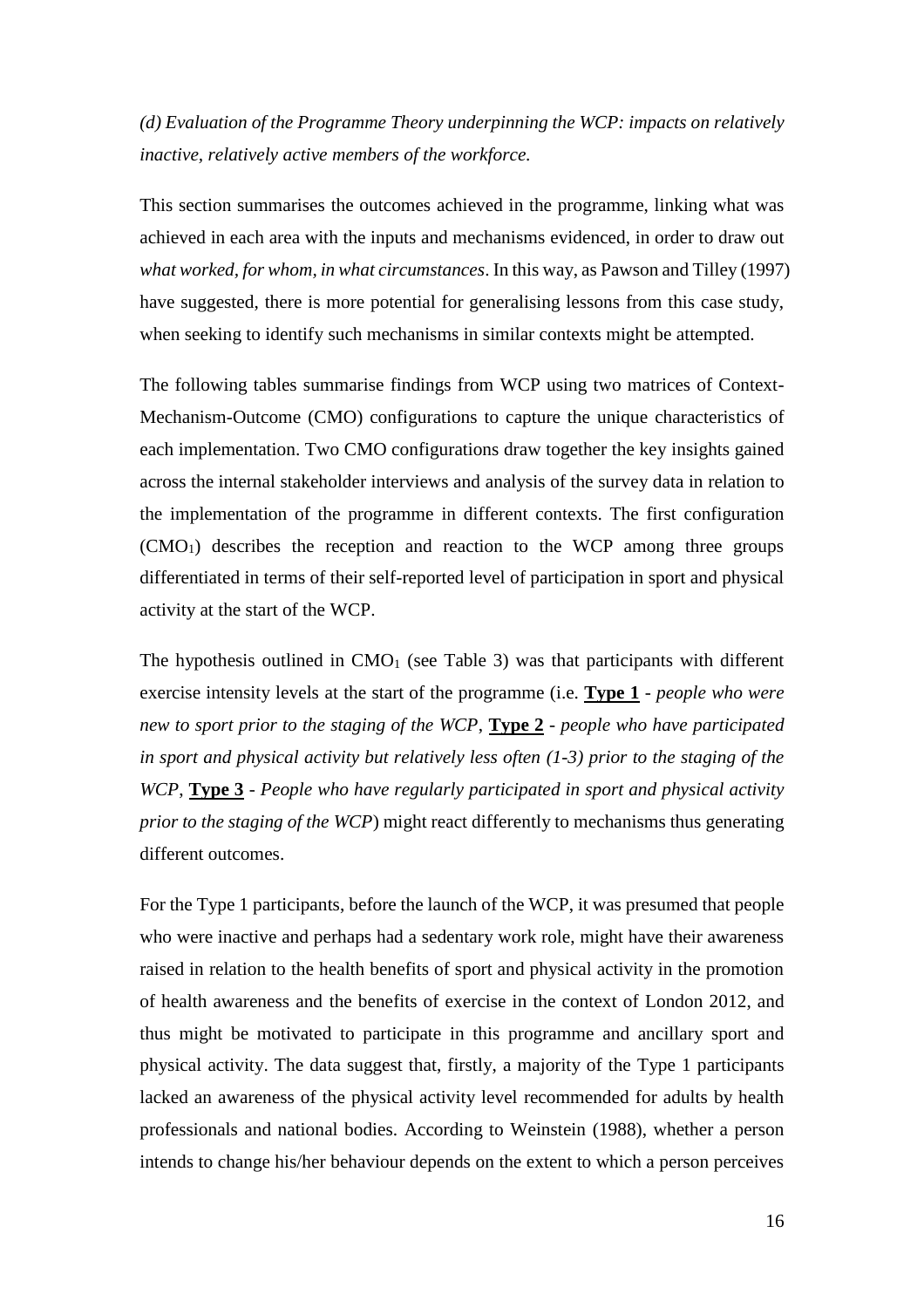their own behaviours as 'unhealthy'. In other words, a lack of awareness of the recommended 'healthy' level of physical activity participation may have an impact on whether there would be a behaviour change in terms of participation following an intervention. This may go some way perhaps to explain their less active lifestyle since they may have assumed themselves to be 'sufficiently active' already. Secondly, despite limitations in facilities in the workplace (e.g. lack of showers), this type of participant acknowledged that the London 2012 Games had raised their awareness of the benefits of taking part in sport and physical activity. Members of this group also reported that they had already initiated participation in some new (to them) sport and physical activity through taking part in WCP, e.g. via the Cycle/Active Travel Challenge scheme.

Among a range of incentives provided by the programme to motivate participants to do more sport in the future, the provision of vouchers (i.e. £10 sports shop vouchers) was cited by respondents as the option most likely to be effective in encouraging additional participation. In other words the *extrinsic* motivators(earning vouchers) were perceived as providing a more effective mechanisms for the Type 2 group. In terms of outcomes, a willingness to participate regularly in sport and physical activity in the future was reported in the survey by this type of participant. In addition, other social impacts / benefits, e.g. increasing confidence in the workplace, greater social interaction were also suggested.

Regarding the characteristics of the Type 2 participants, a preference for doing sport and physical activity as an *individual* was identified. The log section provided by WCP was considered as a motivational tool encouraging them to take part in more sport and physical activity. Some members of this group reported themselves to have been motivated by this aspect, and an increase of sport and physical activity participation was reported.

Various sporting competitions and the mini-league competitions offered by the WCP proved to be effective in attracting the Type 3 participants, which may reflect the fact that as already committed participants in sport the competitive environment was something which appealed to them. Although it was acknowledged by some Type 3 participants that due to time constraints, they had experienced difficulties in increasing their total number of hours of sport and physical activity participation, many still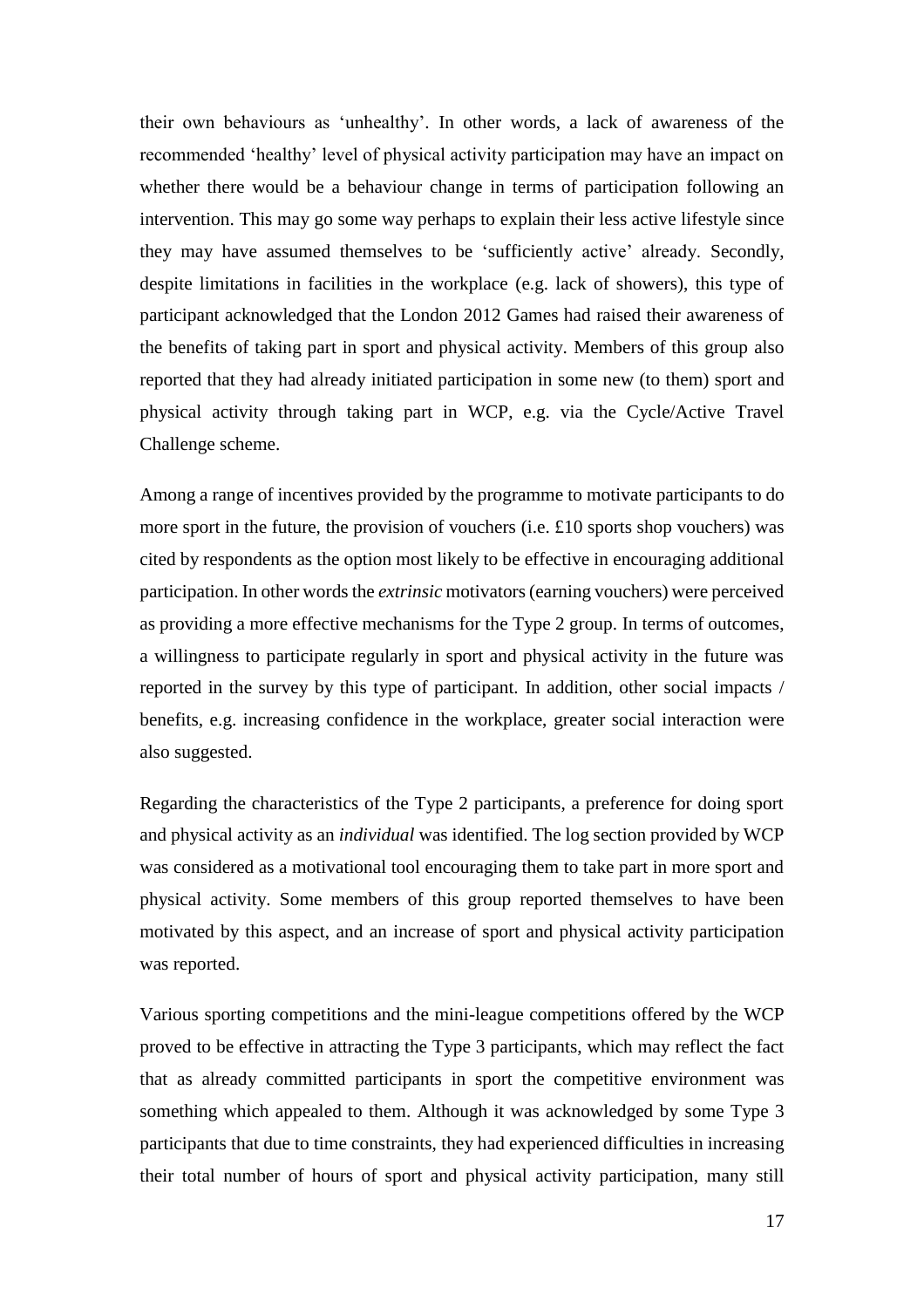indicated that the WCP offered different types of sport and physical activity for them to try, and helped them to sustain existing participation levels.

### **Insert Table 3 about here**

*(e) Evaluation of the Programme Theory underpinning the WCP: impacts in different types of work organisation.*

It was also one of LRS's intentions, through evaluating WCP, to identify the different mechanisms which were at play in different types of Leicestershire workplaces took part in the WCP. The sources from which the WCP participants came were quite different in relation to the various types of organisation (i.e. *local authorities*, *educational institutions*, *Public sector/Sport Organisations*, and *Private sector*/*Others*).

**In terms of differences in** *context***, features of these four types of organisations are summarised in the CMO<sup>2</sup> configuration (see**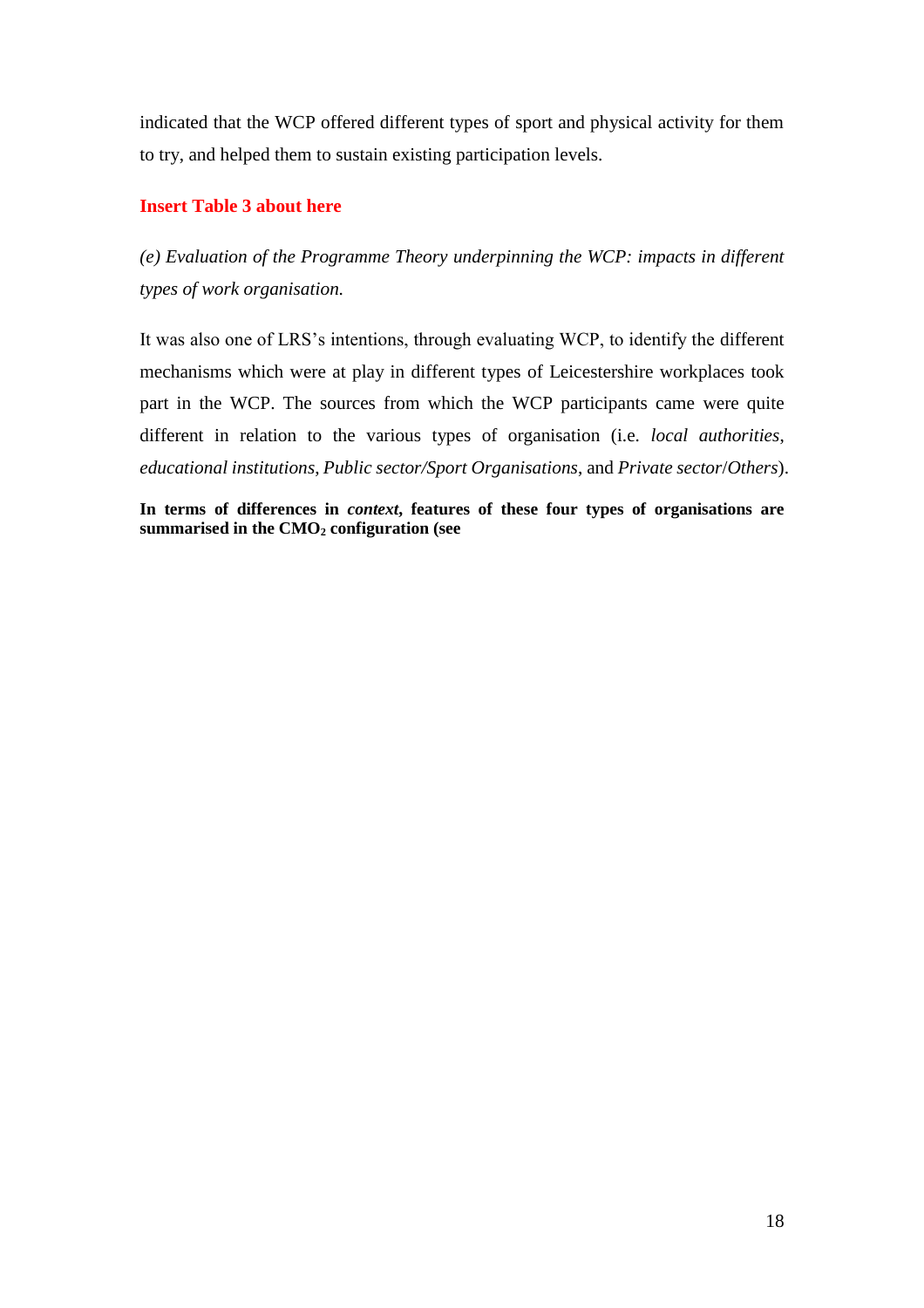[Table](#page-30-0) 4). For example, it was evident from the quantitative and qualitative data that, as participants from Educational Institutions were more likely to be aware of the benefits of taking part in sport and physical activity, there may be a greater predisposition to have attention and interest drawn by a sport and physical activity programme (such as WCP). In addition, their comparatively flexible working hours and convenient facilities made participation simpler. In relation to local authority organisations, since LRS maintained a close working relationship with a number of local authorities on a daily basis, the opportunit to promote WCP within them was greater than that for other types of bodies, which may explain a relatively higher number of participants signing up from Local authorities in the programme.

In terms of *mechanisms*, different marketing strategies may have different appeal to different types of organisations. While the two most effective communication channels identified for promoting WCP for all four types of organisations were *emails/newsletter* and *one-to-one direct 'selling' by LRS team*, a large number of workplaces from Local Authorities and Public Sector/Sport Organisations were recruited into the programme because of their previous involvement in other sports programmes provided by LRS; in particular, for the Private Sector/Other Participating Organisations, LRS proposed attending a meeting in the workplace to discuss the programme which may have established a better understanding of what WCP offered and thus a greater willingness to take part. To further identify what kinds of incentives may increase participation in future programme, the CMO<sub>2</sub> configuration summarises the slightly different preferences for the four types of organisations respectively (see Table 4).

#### **Insert Table 4 about here**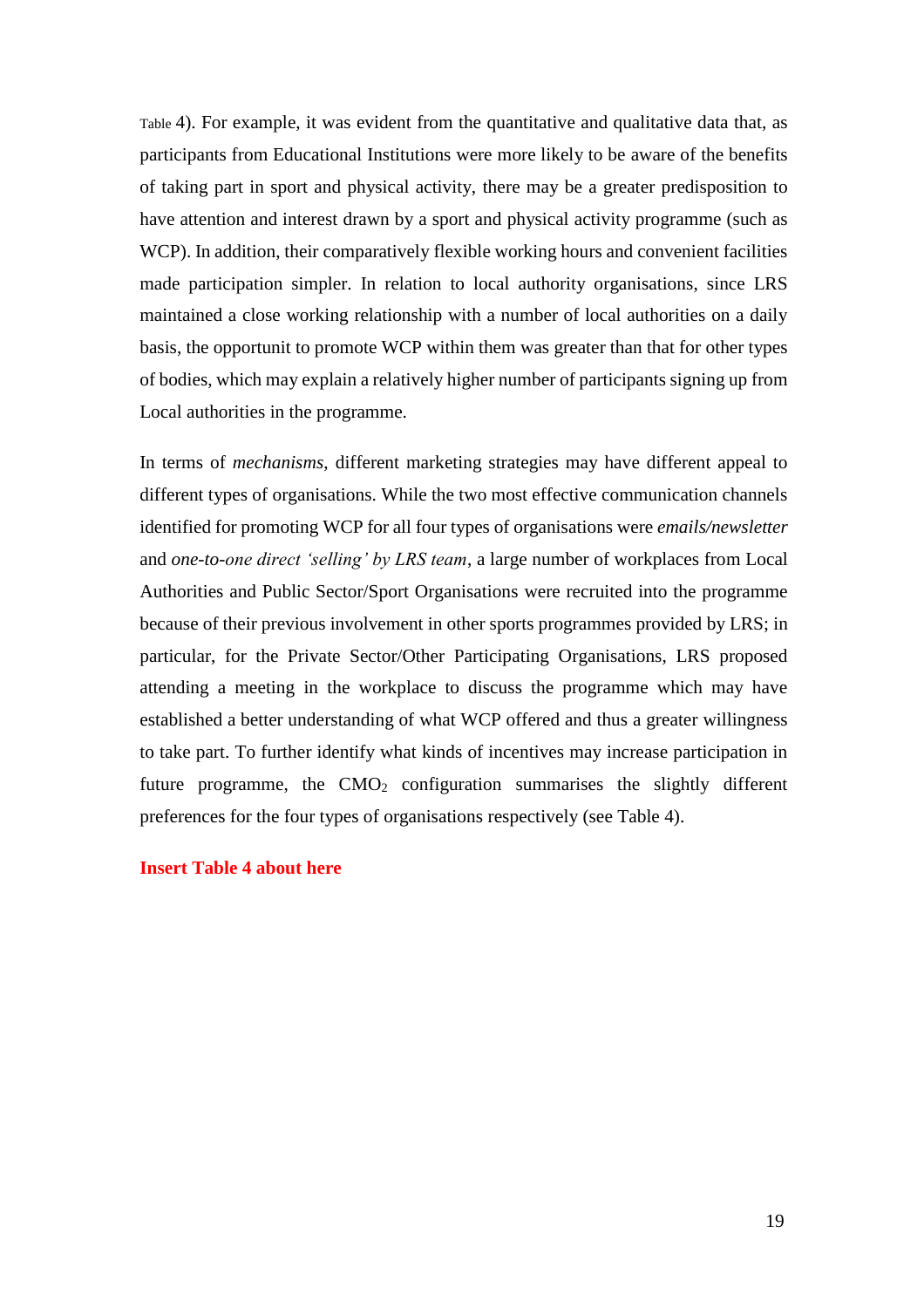## **Conclusion**

In this paper we have sought to accomplish a number of goals associated with the questions concerning whether and how increases of participation might be triggered by hosting of mega-sporting events, focussing on the specific occasion of the London Olympic Games. We have concentrated our investigation at the local rather than the national level, because although national statistics on participation can indicate whether participation rates have increased nationally in the period before, during and after the games, such data are not necessarily helpful in contributing to an understanding of the causal mechanisms involved in producing changes in participation rates. In addition the locale on which we focus is a non-hosting region, and little is known about achieving outcomes for such events in regions not directly involved in hosting the mega-event per se.

Our application of the approach in this case allows evaluation of a specific project designed specifically to stimulate participation in the workforce and the workplace. As such it promotes the opportunity to evaluate claims of the causes or generative mechanisms involved in producing outcomes in the specific context of this project, and the various sub-contexts (particularly organisational contexts) in which it had been delivered. The largely implicit assumptions of the logical chain of cause and effect which constitutes the programme theory in this case are able to be subjected to evaluation through quantitative analysis identifying dependent variables which correlate with self-reported increases in participation and through the qualitative data supplied in exploratory interviews with a small number of participants drawn from different types of work organisation.

The goal of realist evaluation is not to answer the question of 'what works?' but to rather to address the mantra of 'What works? For whom? Under what circumstances? And how?'. In our case these questions can be broken down and phrased in the following terms.

 'Did the staging of the London Games contribute to a greater awareness of the benefits of exercise, and a greater willingness to participate in sport and physical activity?' We have noted that increased awareness of benefits because of the London Games is positively correlated to a self-reported increase in sport and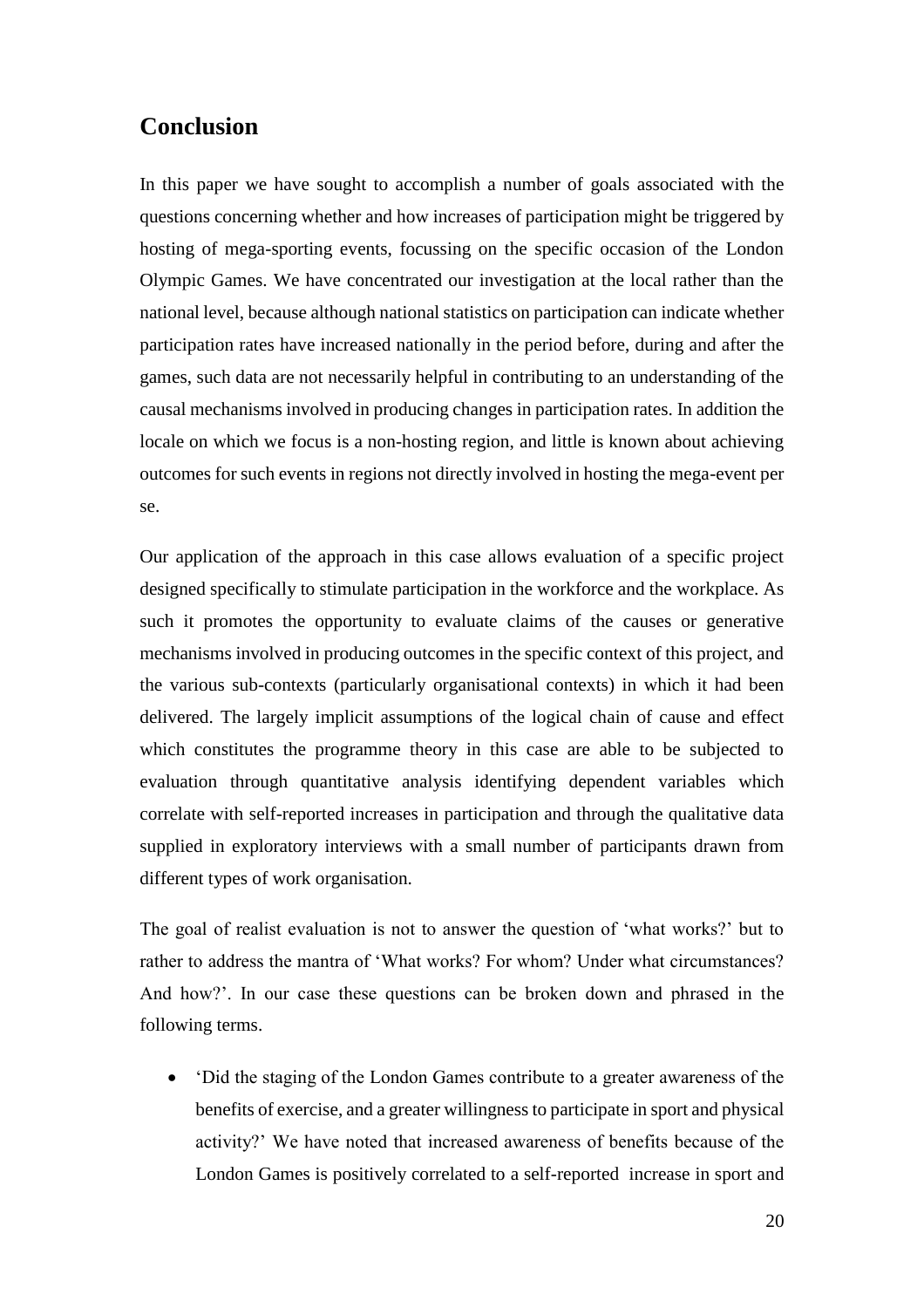physical activity; to participation in new forms of sport and physical activity; and to greater motivation to participate in sport and physical activity which lends strength to the programme theory, though the correlations are significant but not large. These correlations can be interpreted as lending support to claims of modest levels of project impact.

- 'For which groups was this effect evident?' Here the evidence suggest that the promotion of participation was more effective in some groups than others. Those who were previously inactive manifested the lowest impact. Those who manifest occasional participation were the most likely to increase participation. And those who were the most regular participants before participating in the WCP showed a slight increase in participation, which was explained by two of the interviewees as being a product of the lack of free time given the amount of time already dedicated to sport.
- 'In what contexts was the project more likely to be successful?' The identification of varying degrees of commitment associated with different types of organisation is also helpful in identifying particular contexts in which the programme was more readily embedded and the data from qualitative interviews provides useful insights into why this might be the case.
- 'How did the programme work? What were the generative mechanisms in place which fostered successful outcomes?' Here postulated explanations of the mechanisms which brought about the programme outcomes were supported not simply by the statistical associations between processes (e.g. increased awareness) but also outcomes (increased motivation, and reported participation).

In addition to the relationships and outcomes that we sought to illustrate there were a number of unintended consequences also reported by survey respondents in open-ended question responses and by the interviewees. These included reported increases in social interaction and sociability (typically talking about WCP sporting and exercise targets and performance) and a contribution to team cohesion (knowing one's colleagues better). Indeed these would provide interesting avenues to explore in any follow up studies

As we have noted, in undertaking the meta-evaluation of the impact of the Games there was a clear disjunction between on the one hand, the data at national level which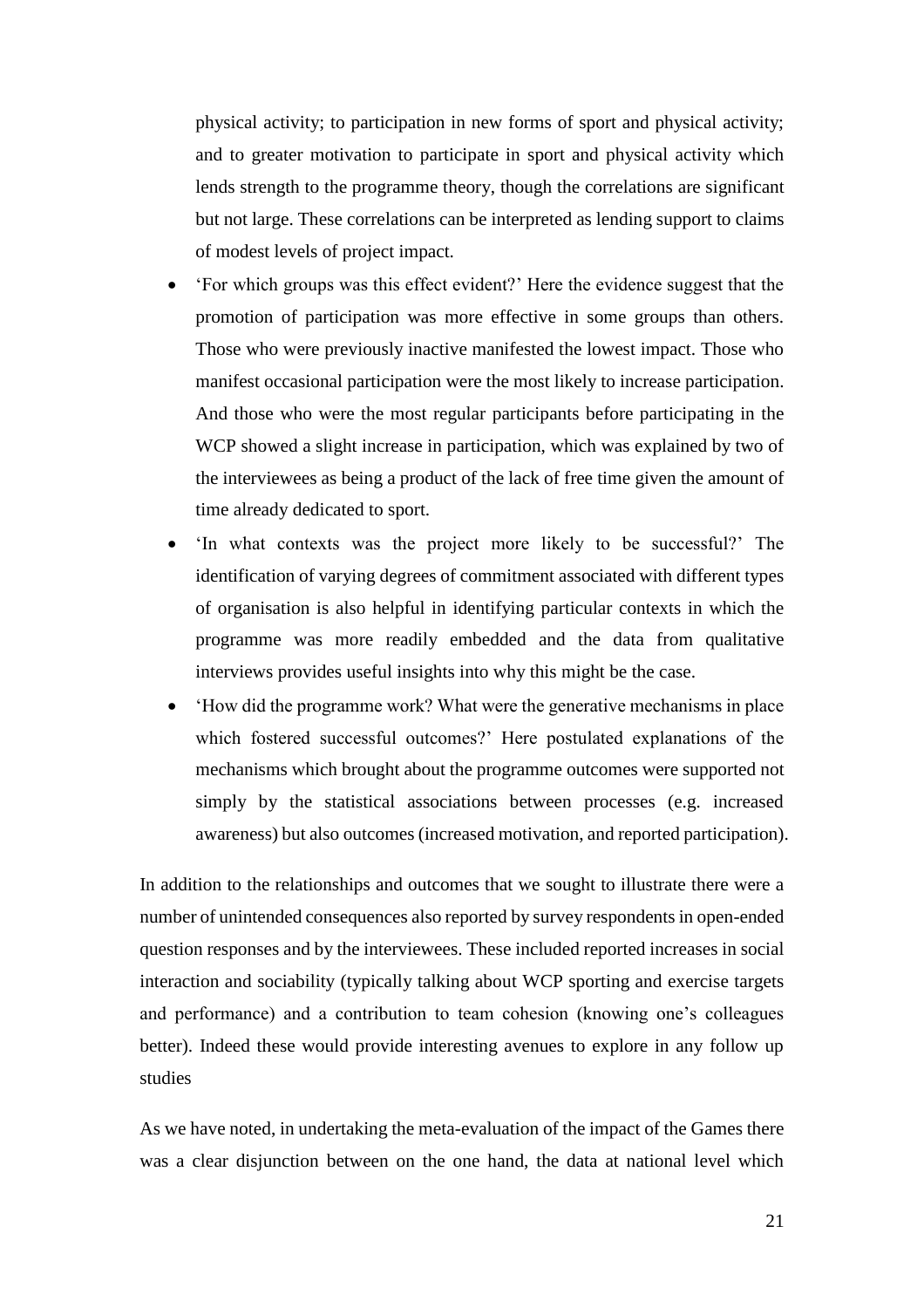indicated no statistically significant growth in participation until the year of the games itself (and such growth as did occur seems to have been short lived) and on the other, the reported successes of many locally delivered schemes in leveraging increased participation. One potential explanation of this conundrum was a failure of many of the local schemes to take into account the question of additionality such that successful attraction of participants reported for local schemes failed to calculate or even estimate leakage, substitution, or displacement and to account for multiplier effects.

We regard the evaluation of a local project in Leicestershire as a contribution to the literature, in part because detailed empirical post hoc evaluation of claims concerning participation impacts of mega-events is rarely undertaken. In addition, while realist evaluation has gained a following in evaluation studies, the application of the approach in relation to sports policy has not been prominent, and where it has been attempted in relation to the analysis of Olympic impact this has tended to adopt an exclusively qualitative approach (see for example, Hughes, 2013) with greater prominence given to analysis of top-down approaches to understanding impact than to local level studies. In this sense we would argue for greater consideration being given to mixed methods local studies framed in a realist evaluation agenda.

## **References**

Andersen, A. (1999). CREA (1999): Economic impact study of the Sydney 2000 Olympic Games: Sydney and Launceston: Arthur Anderson Consulting & Centre for Regional Economic Analysis (CREA), University of Tasmania.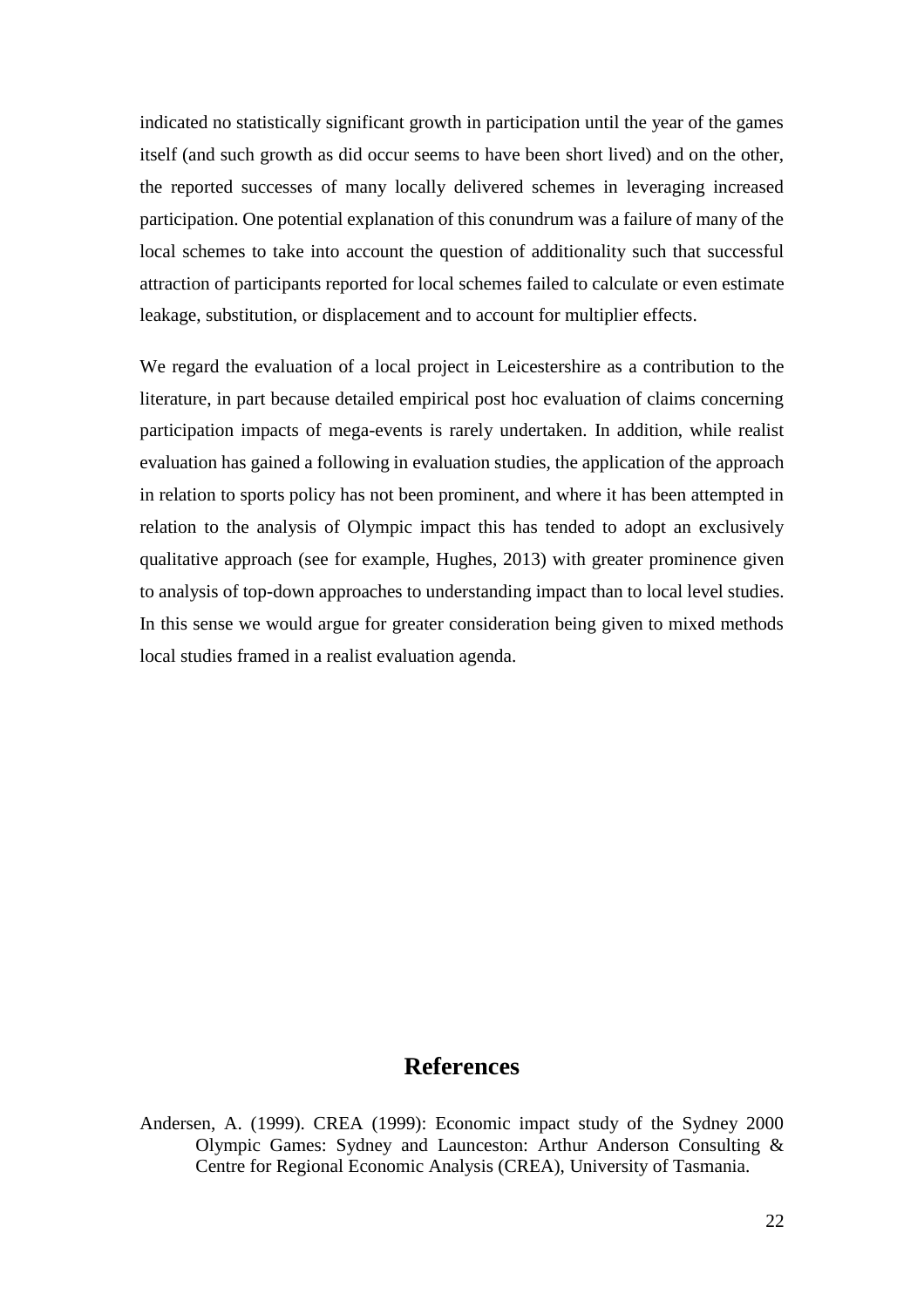- Baade, R. A., Baumann, R., & Matheson, V. A. (2008). Slippery Slope? Assessing the Economic Impact of the 2002 Winter Olympic Games in Salt Lake City, Utah. *Région & Développement, 31*, 79-89.
- Beesley, L. G., & Chalip, L. (2011). Seeking (and not seeking) to leverage mega-sport events in non-host destinations: The case of Shanghai and the Beijing Olympics.<br> *Journal* of *Sport* & *Tourism.* 16(4). 323-344. doi: *Journal of Sport & Tourism, 16*(4), 323-344. doi: 10.1080/14775085.2011.635016
- Bhaskar, R. (1998). Philosophy and Scientific Realism. In M. Archer, R. Bhaskar, A. Collier, T. Lawson & A. Norrie (Eds.), *Critical Realism: Essential Readings*. London: Routledge.
- Blake, A. (2005). The Economic Impact of the London 2012 Olympics (N. U. B. S. Christel DeHaan Tourism and Travel Research Institute, Trans.). Nottingham: Nottingham University
- Bloyce, D., & Lovett, E. (2012). Planning for the London 2012 Olympic and Paralympic legacy: a figurational analysis. *International Journal of Sport Policy and Politics, 4*(3), 361-377.
- Bondonio, P., & Mela, A. (2008). *Which legacies of Torino 2006 OWGs for the Olympic movement and the local society?* Paper presented at the The Olympic Legacy.
- Cashman, R. (2002). Impact of the Games on Olympic host cities.
- Cashman, R. (2006). The Bitter Sweet Awakening: The Legacy of the Sydney 2006 Olympic Games. *Olympika :the international journal of Olympic studies*.
- Chen, S. (2013). *An evaluation of the sub-regional legacy/ impacts of the London 2012 Olympic Games in a non-hosting sub-region: a case study of Leicestershire.* (Doctoral), Loughborough University Loughborough.
- Chen, S., Henry, I., & Ko, L.-M. (2013). Meta-evaluation, analytic logic models and the assessment of impacts of sports policies. In I. Henry & L.-M. Ko (Eds.), *Handbook of Sport Policy*. London: Routledge.
- Craig, C. L., & Bauman, A. E. (2014). The impact of the Vancouver Winter Olympics on population level physical activity and sport participation among Canadian children and adolescents: population based study. *International Journal of Behavioral Nutrition and Physical Activity, 11*. doi: 10.1186/s12966-014-0107 y
- Crompton, J. (1995). Economic impact analysis of sports facilities and Events, eleven sources of Misapplication (Analyse des impacts economiques des evenements et equipements sportifs, 11 sources de malentendus). *Journal of Sport Management, 9*(1), 14-35.
- Dansero, E., & Puttilli, M. (2010). Mega-events tourism legacies: the case of the Torino 2006 Winter Olympic Games - a territorialisation approach. *Leisure Studies, 29*(3), 321-341. doi: 10.1080/02614361003716966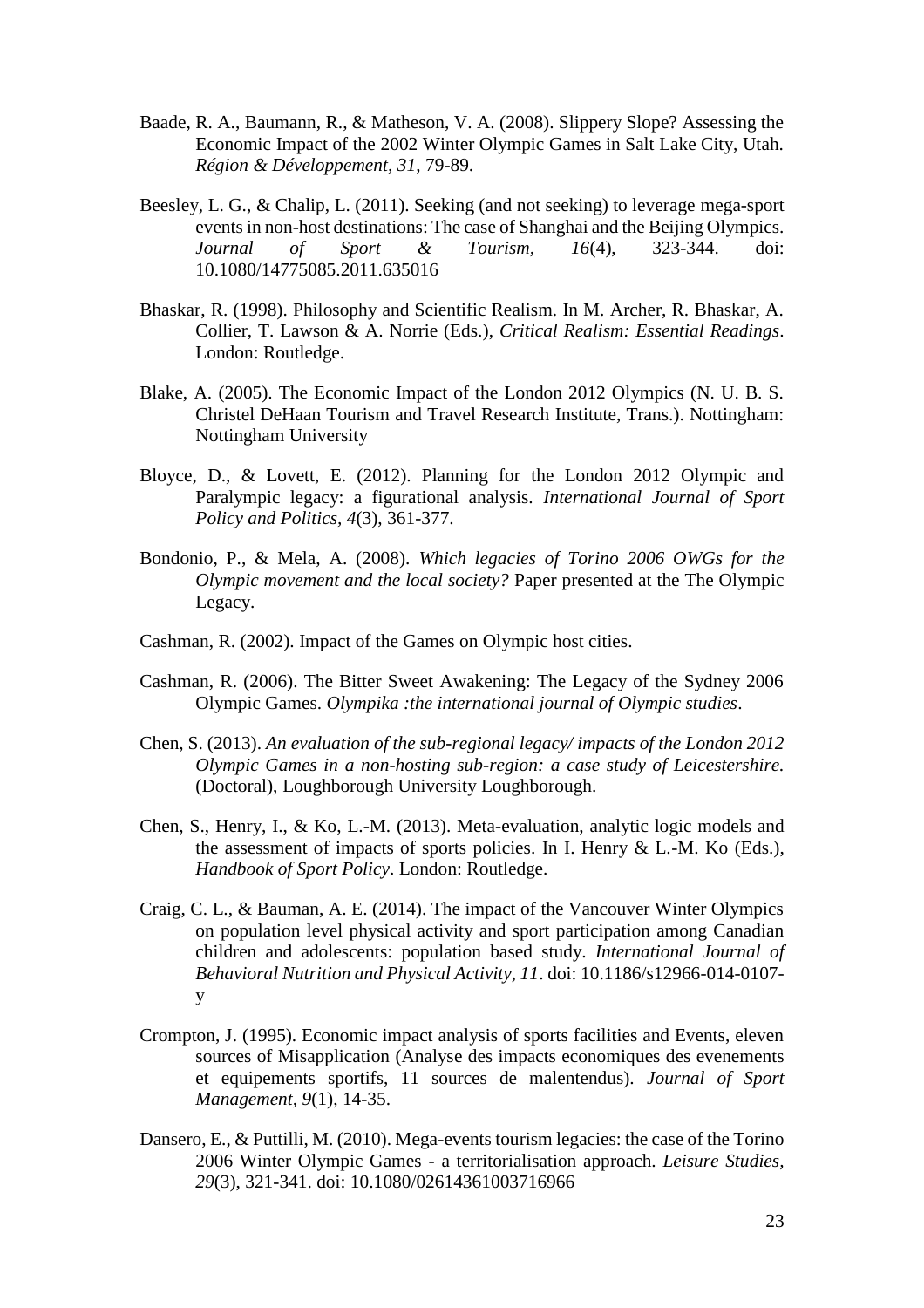- DCMS. (2010). Free Swimming Programme: Throughput data by local authority: Statistical release – May 2010. London: Department of Culture Media and Sport.
- Deccio, C., & Baloglu, S. (2002). Nonhost community resident reactions to the 2002 Winter Olympics: the spillover impacts. *Journal of Travel Research, 41*(1), 46- 56. doi: 10.1177/0047287502041001006
- Feng, J., & Hong, F. (2013). The Legacy: Did the Beijing Olympic Games have a Long-Term Impact on Grassroots Sport Participation in Chinese Townships? *International Journal of the History of Sport, 30*(4), 407-421. doi: 10.1080/09523367.2013.765725
- Fourie, J., & Santana-Gallego, M. (2011). The impact of mega-sport events on tourist arrivals. *Tourism Management, In Press, Corrected Proof*. doi: 10.1016/j.tourman.2011.01.011
- Giannoulakis, C., Wang, C., & Gray, D. (2008). Measuring volunteer motivation in mega-sporting events. *Event Management, 11*(4), 191-200. doi: 10.3727/152599508785899884
- Gibson, H. J., Qi, X., & Zhang, J. J. (2008). Destination Image and Intent to Visit China and the 2008 Beijing Olympic Games. *Journal of Sport Management, 22*(4), 427-450.
- Gibson, O. (2011, 1 March). Jeremy Hunt admits London 2012 legacy targets will be scrapped. T, 29 March, p. 1. , *The Guardian [online]*
- Giesecke, J., & Madden, J. R. (2007). *The Sydney Olympics, seven years on: an ex-post dynamic CGE assessment*: Monash University, Centre of Policy Studies and the Impact Project.
- Gilmore, A. (2014). Evaluating legacies: Research, evidence and the regional impact of the Cultural Olympiad. *Cultural Trends, 23*(1), 29-41. doi: 10.1080/09548963.2014.862001
- Gold, J. R., & Gold, M. M. (2009). Riding the Mexican Wave? Deciphering the meaning of Olympic Legacy. *The Olympic Legacy*, 9.
- Grant Thornton, Ecorys, & Centre for Olympic Studies & Research Loughborough University. (2011). Report 1: Scope, research questions and strategy *Meta-Evaluation of the Impacts and Legacy of the London 2012 Olympic Games and Paralympic Games*. London: Department of Culture Media and Sport.
- Grant Thornton, Ecorys, Centre for Olympic Studies & Research Loughborough University, & Oxford Economics. (2011). Report 2: Methods *Meta-Evaluation of the Impacts and Legacy of the London 2012 Olympic Games and Paralympic Games* (Vol. Report 3). London: Department of Culture, Media and Sport.
- Grant Thornton, Ecorys, Centre for Olympic Studies & Research Loughborough University, & Oxford Economics. (2012a). Report 3: baseline and counterfactual *Meta-Evaluation of the Impacts and Legacy of the London 2012*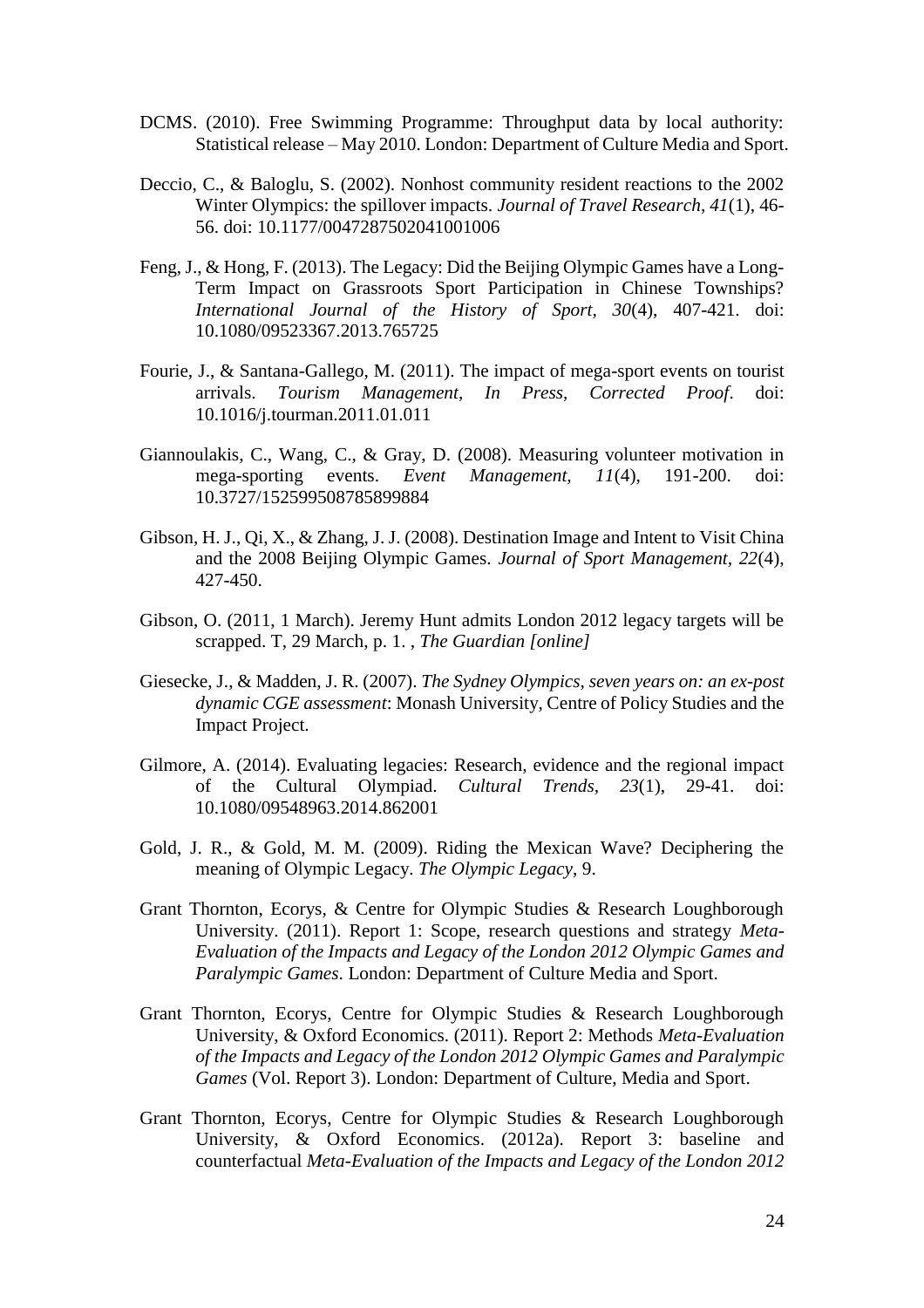*Olympic Games and Paralympic Games* (Vol. Report 3). London: Department of Culture, Media and Sport.

- Grant Thornton, Ecorys, Centre for Olympic Studies & Research Loughborough University, & Oxford Economics. (2012b). Report 4: interim evaluation *Meta-Evaluation of the Impacts and Legacy of the London 2012 Olympic Games and Paralympic Games* (Vol. Report 3). London: Department of Culture, Media and Sport.
- Grant Thornton, ECORYS, Centre for Olympic Studies & Research Loughborough University, & Oxford Economics. (2013a). *Metaevaluation Sport Evidence Base*. Unpublished.
- Grant Thornton, Ecorys, Centre for Olympic Studies & Research Loughborough University, & Oxford Economics. (2013b). Report 5: Post Games evaluation *Meta-Evaluation of the Impacts and Legacy of the London 2012 Olympic Games and Paralympic Games* (Vol. Report 3). London: Department of Culture, Media and Sport.
- Gratton, C., & Jones, I. (2004). *Research methods for sport studies*. London: Routledge.
- Gratton, C., & Preuss, H. (2008). Maximizing Olympic Impacts by Building Up Legacies. *The International Journal of the History of Sport, 25*(14), 1922-1938. doi: 10.1080/09523360802439023
- Guala, A., & Turco, D. M. (2009). Resident perceptions of the 2006 Torino Olympic Games, 2002-2007. *Choregia: Sport Management International Journal, 5*(2), 21-42.
- Haynes, J. (2001). Socio-economic impact of the Sydney 2000 Olympic Games. Barcdelona: CEO-UAB.
- Heuvel, A. V. (2001). The impact of the Olympics on participation in Australia: trickle down effect, discouragement effect or no effect: National Centre for Culture and Recreation Statistics.
- Horne, J. (2007). The Four 'Knowns' of Sports Mega-Events. *Leisure Studies, 26*(1), 81.
- Hughes, K. (2013). *Sport Mega-Events and a Legacy of Increased Sport Participation: An Olympic Promise Or An Olympic Dream?* (PhD), Leeds Metropolitan University.
- Inspire Leicestershire. (2009). Inspire Leicestershire: Leicestershire Strategy for the 2012 Games.
- Jinxia, D., & Mangan, J. A. (2008). Beijing Olympics Legacies: Certain Intentions and Certain and Uncertain Outcomes. *The International Journal of the History of Sport, 25*(14), 2019-2040. doi: 10.1080/09523360802439031
- Jones, H., Millward, P., & Buraimo, B. (2011). Adult participation in sport: Analysis of the Taking Part Survey. London: Depatment of Cutlture Media and Sport.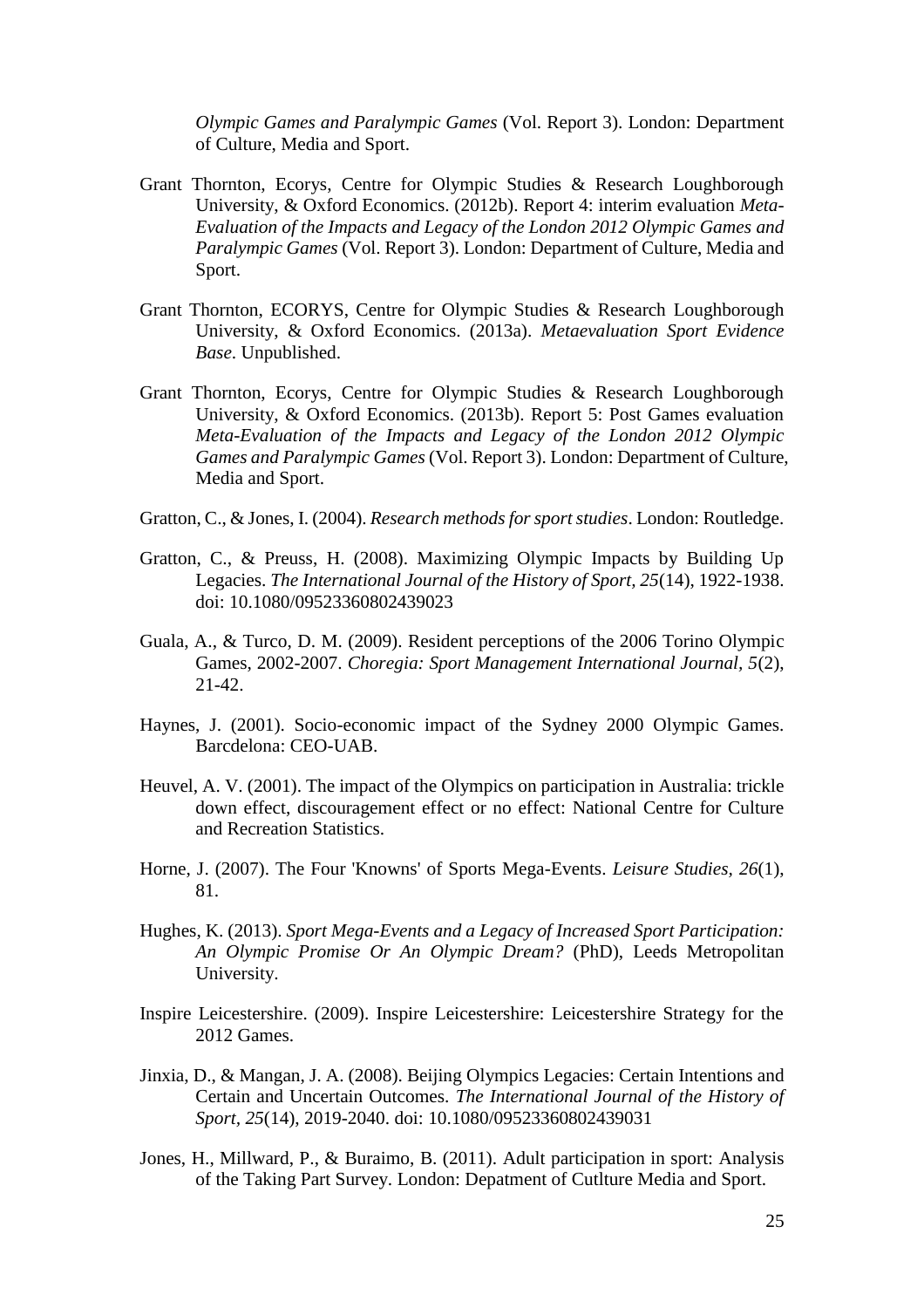- Kapareliotis, I., Panopoulos, A., & Panigyrakis, G. (2010). The influence of the Olympic Games on Beijing consumers' perceptions of their city tourism development. *Asia Pacific Journal of Marketing and Logistics, 22*(1), 90-100.
- Kaplanidou, K., & Karadakis, K. (2010). Understanding the Legacies of a Host Olympic City: The Case of the 2010 Vancouver Olympic Games. *Sport Marketing Quarterly, 19*(2), 110-117.
- Karadakis, K., & Kaplanidou, K. (2012). Legacy perceptions among host and non-host Olympic Games residents: a longitudinal study of the 2010 Vancouver Olympic Games. *European Sport Management Quarterly, 12*(3), 243-264. doi: 10.1080/16184742.2012.680067
- Kavetsos, G., & Szymanski, S. (2010). National well-being and international sports events. *Journal of Economic Psychology, 31*(2), 158-171. doi: 10.1016/j.joep.2009.11.005
- Kellett, P., Hede, A.-M., & Chalip, L. (2008). Social Policy for Sport Events: Leveraging (Relationships with) Teams from other Nations for Community Benefit. *European Sport Management Quarterly, 8*(2), 101-121. doi: 10.1080/16184740802024344
- Kim, S. S., & Petrick, J. F. (2005). Residents' perceptions on impacts of the FIFA 2002 World Cup: the case of Seoul as a host city. *Tourism Management, 26*(1), 25- 38. doi: 10.1016/j.tourman.2003.09.013
- Kirkup, N., & Major, B. (2006). Doctoral Foundation Paper: The Reliability of Economic Impact Studies of the Olympic Games: A Post-Games Study of Sydney 2000 and Considerations for London 2012. *Journal of Sport & Tourism, 11*(3/4), 275-296.
- Lenskyj, H. (2000). *Inside the Olympic industry : power, politics, and activism*. Albany ; [Great Britain]: State University of New York Press.
- Lenskyj, H. (2002). *The best Olympics ever? : social impacts of Sydney 2000*. Albany ; [Great Britain]: State University of New York Press.
- Lenskyj, H. (2008). *Olympic industry resistance : challenging Olympic power and propaganda*. Albany: State University of New York Press.
- Mahtani, K. R., Protheroe, J., Slight, S. P., Demarzo, M. M. P., Blakeman, T., Barton, C. A., . . . Roberts, N. (2013). Can the London 2012 Olympics 'inspire a generation' to do more physical or sporting activities? An overview of systematic reviews. *BMJ open, 3*(1). doi: 10.1136/bmjopen-2012-002058
- Malfas, M., Theodoraki, E., & Houlihan, B. (2004). Impacts of the Olympic Games as mega-events. *Proceedings of the institution of civil engineers, ME3*.
- Mangan, J. A. (2008). Prologue: Guarantees of Global Goodwill: Post-Olympic Legacies - Too Many Limping White Elephants? *International Journal of the History of Sport, 25*(14), 1869.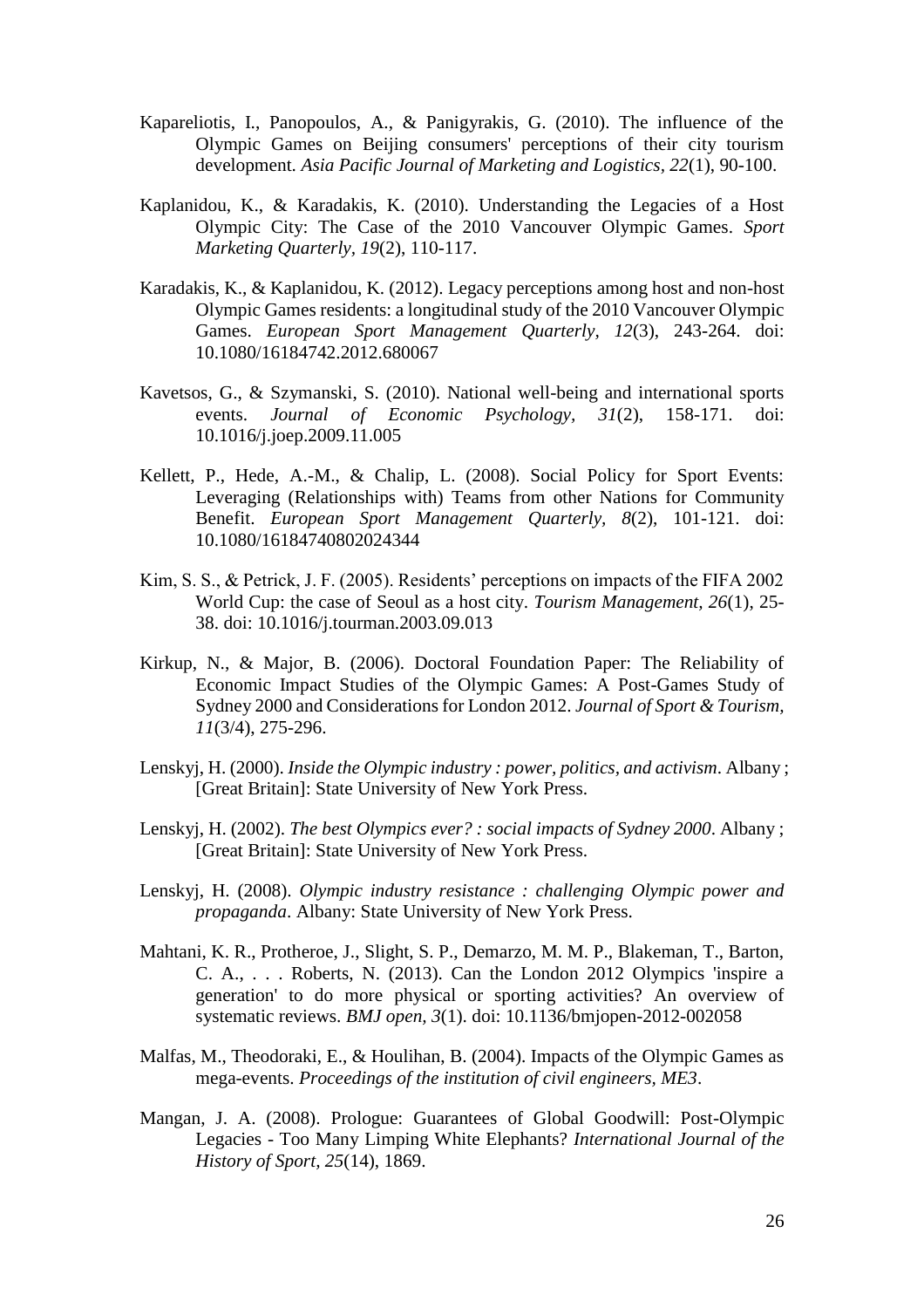- McCartney, G., Thomas, S., Thomson, H., Scott, J., Hamilton, V., Hanlon, P., . . . Bond, L. (2010). The health and socioeconomic impacts of major multi-sport events: systematic review (1978-2008). *BMJ, 340*(c2369), (20 May 2010).
- Moreira, P. (2009). A mega-event inside the Great Wall of China: Expectations and possible impacts of the Beijing 2008 Olympic Games. *The Olympic Legacy*, 45.
- Murphy, N. M., & Bauman, A. (2007). Mass sporting and physical activity events: are they bread and circuses or public health interventions to increase population levels of physical activity? *Journal of Physical Activity and Health, 4*, 193-202.
- Newman, H. K. (1999). Neighborhood impacts of Atlanta's Olympic Games. *Community Development Journal, 34*(2), 151-159.
- Pawson, R. (2001). *Evidence based policy : 1. in search of a method*: ESRC UK Centre for Evidence Based Policy and Practice.
- Pawson, R. (2006). *Evidence-based policy: a realist perspective*. London: Sage.
- Pawson, R. (2013). *The science of evaluation : a realist manifesto*. London: SAGE.
- Pawson, R., & Tilley, N. (1997). *Realistic Evaluation*: Sage Publications (CA).
- Pawson, R., & Tilley, N. (2004). Realist Evaluation. *Evaluation, 48*, 1-36.
- Piper, H., & Garratt, D. (2013). Olympic Dreams and Social Realities: Foucauldian Analysis of Legacy and Mass Participation. *Sociological research online, 18*(2). doi: 10.5153/sro.3063
- Porter, P. K., & Fletcher, D. (2008). The economic impact of the Olympic Games: Ex ante predictions and ex poste reality. *Journal of Sport Management, 22*(4), 470- 486.
- PricewaterhouseCoopers. (2010). Evaluation of the impact of Free Swimming. London: PricewaterhouseCoopers.
- PriceWaterhouseCoopers, & DCMS. (2005). Olympic Games Impact Study-Final report. Retrieved June 2011, from http://www.gamesmonitor.org.uk/files/PWC%20OlympicGamesImpactStudy. pdf
- Putsis, W. P. (1998). Winners and losers: Redistribution and the use of economic impact analysis in marketing. *Journal of Macromarketing, 18*(1), 24-33.
- Reis, A. C., de Sousa-Mast, F. R., & Gurgel, L. A. (2014). Rio 2016 and the sport participation legacies. *Leisure Studies, 33*(5), 437-453. doi: 10.1080/02614367.2012.758304
- Ritchie, B. W., Shipway, R., & Cleeve, B. (2009). Resident Perceptions of Mega-Sporting Events: A Non-Host City Perspective of the 2012 London Olympic Games. *Journal of Sport & Tourism, 14*(2/3), 143-167.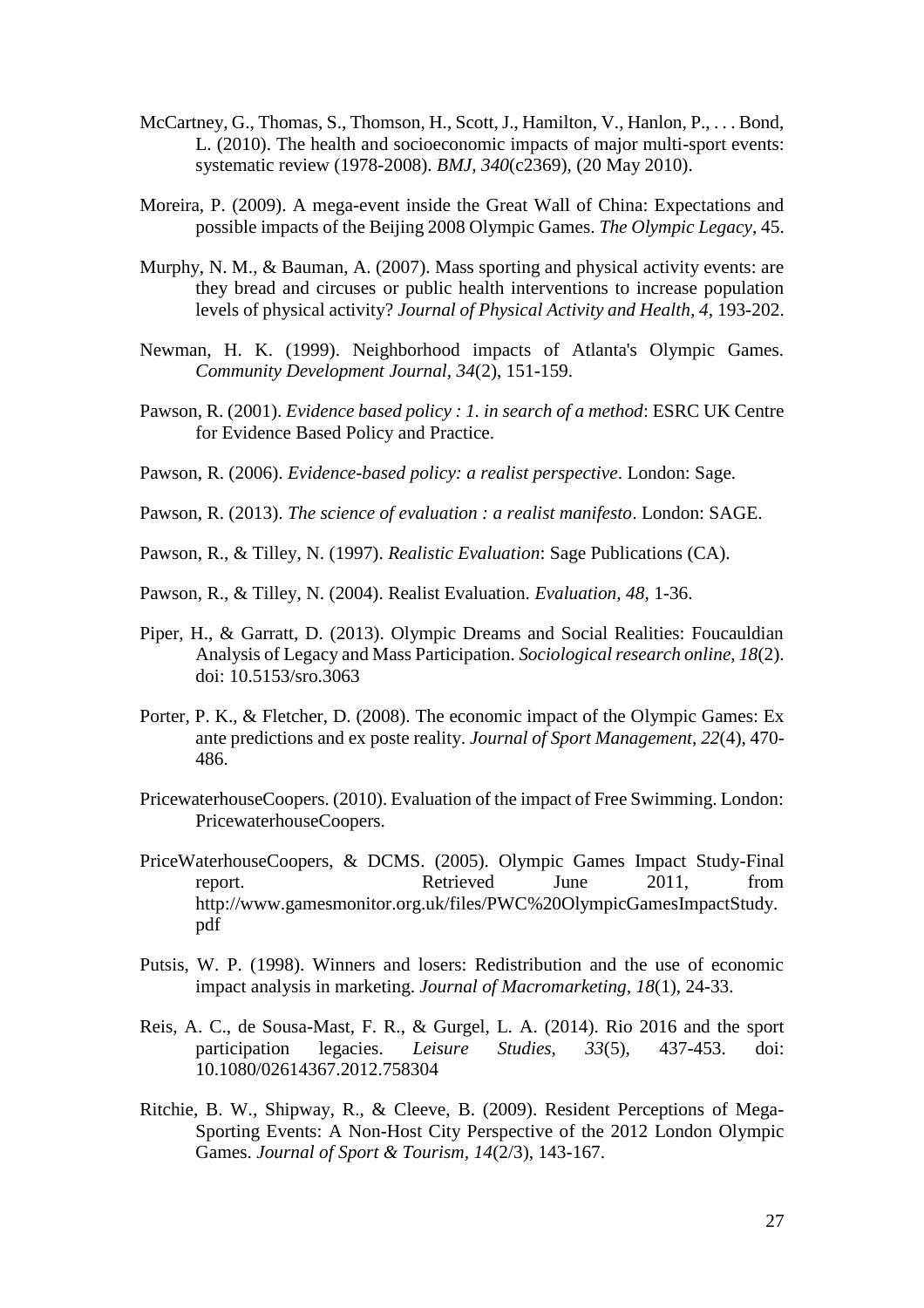- Spilling, O. R. (1996). Mega-event as strategy for regional development: The case of the 1994- Lillehammer Winter Olympics. *Entrepreneurship and Regional Development, 8*(4), 321-343.
- Sport England. (2011). Active People. Retrieved 12 October 2012, 2012, from http://www.sportengland.org/research/active\_people\_survey.aspx
- Tew, G. A., Copeland, R. J., & Till, S. H. (2012). Sport and exercise medicine and the Olympic health legacy. *Bmc Medicine, 10*. doi: 10.1186/1741-7015-10-74
- Tien, C., Lo, H., & Lin, H. (2011). The Economic Benefits of Mega Events: A Myth or a Reality? A Longitudinal Study on the Olympic Games. *Journal of Sport Management, 25*(1), 11-23.
- Toohey, K. (2008). The Sydney Olympics: Striving for Legacies Overcoming Short-Term Disappointments and Long-Term Deficiencies. *International Journal of the History of Sport, 25*(14), 1953.
- Truno, E. (1995). Barcelona: City of sport in The Keys to success: the social, sporting, economic and communications impact of Barcelona'92. In M. d. Moragas & M. Botella (Eds.).
- Veal, A., & Toohey, K. (2005). *Sport for All & the legacy of Sydney 2000 Olympic Games*. Paper presented at the the Third International Event Management Research Conference, Sydney.
- Walton, H., Longo, A., & Dawson, P. (2008). A contingent valuation of the 2012 London Olympic games - A regional perspective. *Journal of Sports Economics, 9*(3), 304-317. doi: 10.1177/152002507308769
- Weed, M., Coren, E., Fiore, J., Chatziefstathiou, D., Mansfield, L., & Wellard, I. (2008). A systematic review of the evidence base for developing a physical activity, sport and health legacy from the London 2012 Olympic and Paralympic Games. *Canterbury: Centre for Sport, Physical Education & Activity Research (SPEAR), Canterbury Christ Church University*.
- Weinstein, N. (1988). The precaution adoption process. *Health Psychol, 7*, 355 386.
- Zhou, Y., & Ap, J. (2009). Residents' Perceptions towards the Impacts of the Beijing 2008 Olympic Games. *Journal of Travel Research, 48*(1), 78-91.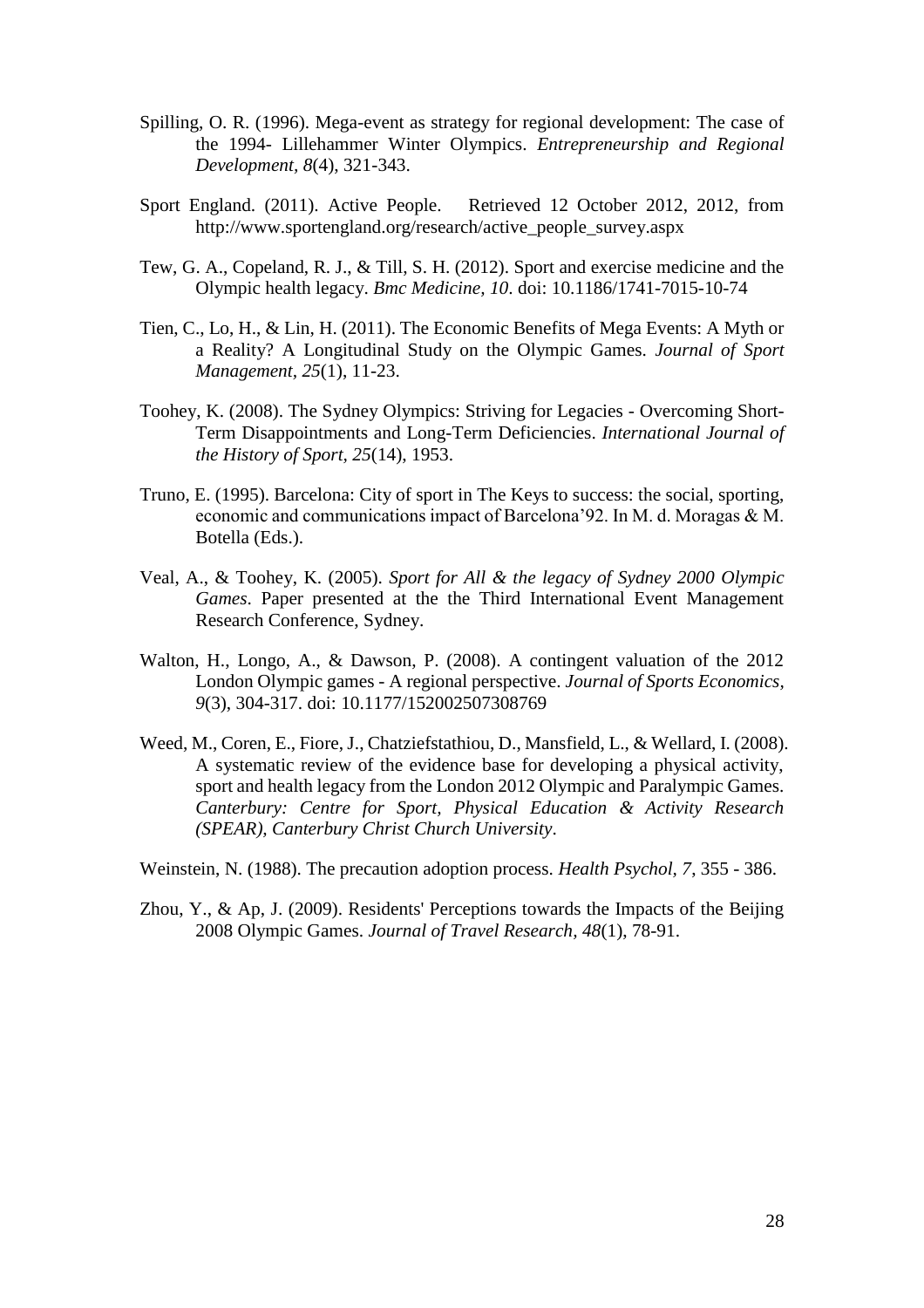#### **Table 1: Summary of the chain of logic constituting the WCP 'programme theory'**

- 1. The publicity accorded to the staging of the Olympics in the UK provides a focus for publicity concerning sport.
- 2. The affective impact (for many people) of the prospect of the proximity of this mega-event generates greater interest in, and a positive response to, sport-related lifestyles for a significant proportion of the population.
- 3. The Leicestershire Steering Group / Inspire Leicestershire provided information on the benefits of exercise, the required levels of participation and intensity required to generate health benefits, as well as information on how participation in sport and activity in the workplace, or among the workforce, can be increased.
- 4. The incentive to participate in sport and physical activity will be strengthened, and tendencies for recidivism will be undermined, if records of progress are kept and performance, in terms of maintaining increased levels of participation, rewarded.
- 5. The provision of opportunities for sport (in intra- and inter-organisational competitions) will provide opportunities for social contexts (e.g. teamwork promoting social bonding), which have the potential to make exercise and the context of exercise more enjoyable.
- 6. Competition between organisations in terms of levels of exercise undertaken by the workforce, and measurement and recording of exercise levels, will motivate employees to sustain and improve their performance.
- 7. The increase in physical activity that is thus promoted will enhance the physical health of those members of the workforce who participate, and thus will reduce public health costs.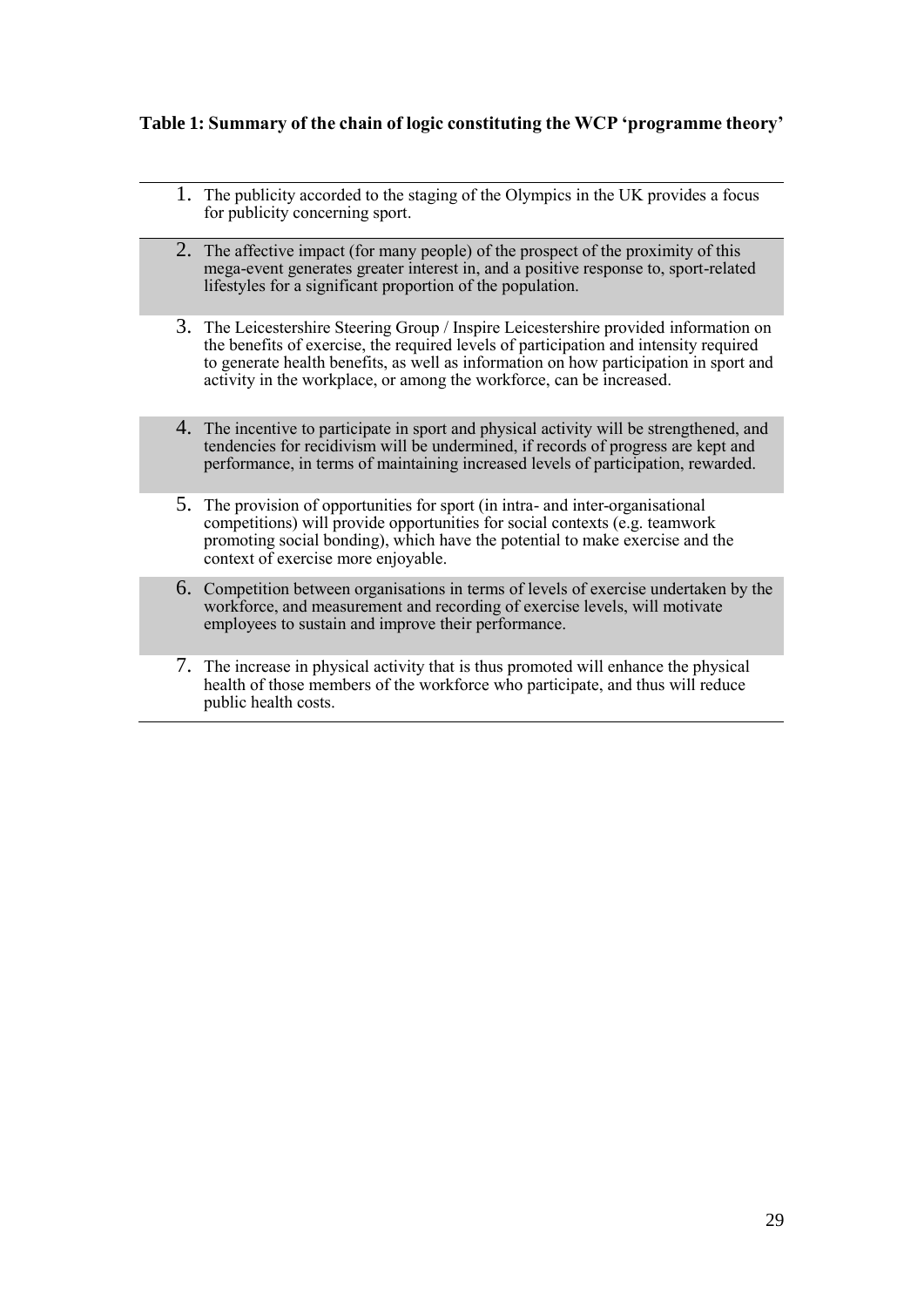|  |  |  | Table 2 Defining the four key additionality related concepts in the case of WCP |
|--|--|--|---------------------------------------------------------------------------------|
|--|--|--|---------------------------------------------------------------------------------|

| <b>Concepts</b>                | <b>WCP</b>                                                                                                                                                                                                                                                                                                                                                                                                                                                                                                                                                                                                                 | <b>Finding</b>                                                                                                                                                                                                                                                                                                                                                                                                                                                                                                                                                                                                                                                                                                                                                                                                                                                                                                                                                                                                                                                                                                                                                                                                                                                                                                                   |
|--------------------------------|----------------------------------------------------------------------------------------------------------------------------------------------------------------------------------------------------------------------------------------------------------------------------------------------------------------------------------------------------------------------------------------------------------------------------------------------------------------------------------------------------------------------------------------------------------------------------------------------------------------------------|----------------------------------------------------------------------------------------------------------------------------------------------------------------------------------------------------------------------------------------------------------------------------------------------------------------------------------------------------------------------------------------------------------------------------------------------------------------------------------------------------------------------------------------------------------------------------------------------------------------------------------------------------------------------------------------------------------------------------------------------------------------------------------------------------------------------------------------------------------------------------------------------------------------------------------------------------------------------------------------------------------------------------------------------------------------------------------------------------------------------------------------------------------------------------------------------------------------------------------------------------------------------------------------------------------------------------------|
| Leakage<br><b>Displacement</b> | i) Since the WCP was aimed at ensuring Leicestershire residents<br>were more active, beneficiaries of the WCP who live outside of<br>Leicestershire and benefit from the programme would constitute<br>leakage.<br>(ii) Since the programme was intended to target 'less active' adults in<br>the workplace to become active, there is a possibility that in fact a<br>large number of 'active' adults benefited from the programme,<br>constituting a second form of `leakage.<br>Refers to the case which the WCP displaces existing programme(s)<br>of sport or physical activity provided for example by the employer. | i) The first form of leakage proved to be negligible. WCP demographics indicated that<br>majority of participants reside in Leicestershire.<br>(ii) There was a leakage in the programme in the sense that, as identified in the interviews,<br>majority impact was reported by a group of people who were already active and were not<br>therefore the intended target (or at least not the primary intended target) of the intervention.<br>Interestingly, it was evident from the qualitative data that some of the workplaces were<br>designing a similar initiative within their organisations, or had already been running their own<br>workplace challenge programme. While WCP was taking place, they either linked the two<br>programmes together or stopped their own programme and took part in WCP (the latter action<br>constituting a form of displacement). Where such displacement took place qualitative<br>interviews indicated that this was largely because WCP was perceived as better organised, and<br>initiatives. Such as the mini-leagues between different organisations were regarded as more<br>enjoyable. In this respect, displacement did exist and this is a cost which, though not<br>quantified, nevertheless should be borne in mind when summarising the final impacts of the<br>programme. |
| <b>Substitution</b>            | Refers to the situation in which, as a consequence of taking part in<br>the sporting or physical activity competitions provided by WCP,<br>participants ceased to participate in other sporting or fitness<br>activities. In such cases they would have substituted WCP activities<br>for others.                                                                                                                                                                                                                                                                                                                          | The questionnaire asked respondents to specify whether they had experienced a net increase in<br>participation, in other words such a measure would allow for overall participation data to be<br>calculated while making allowance for forms of substitution.                                                                                                                                                                                                                                                                                                                                                                                                                                                                                                                                                                                                                                                                                                                                                                                                                                                                                                                                                                                                                                                                   |
| <b>Multiplier effects</b>      | Refers to, for example, after recognising and experiencing those<br>physical related or mental related benefits as a result of regularly<br>taking part in sport and physical activity via WCP, the participants<br>may start to encourage their friends and family to join the scheme or<br>doing exercise on their own.                                                                                                                                                                                                                                                                                                  | The multiplier effect was not captured in this case.                                                                                                                                                                                                                                                                                                                                                                                                                                                                                                                                                                                                                                                                                                                                                                                                                                                                                                                                                                                                                                                                                                                                                                                                                                                                             |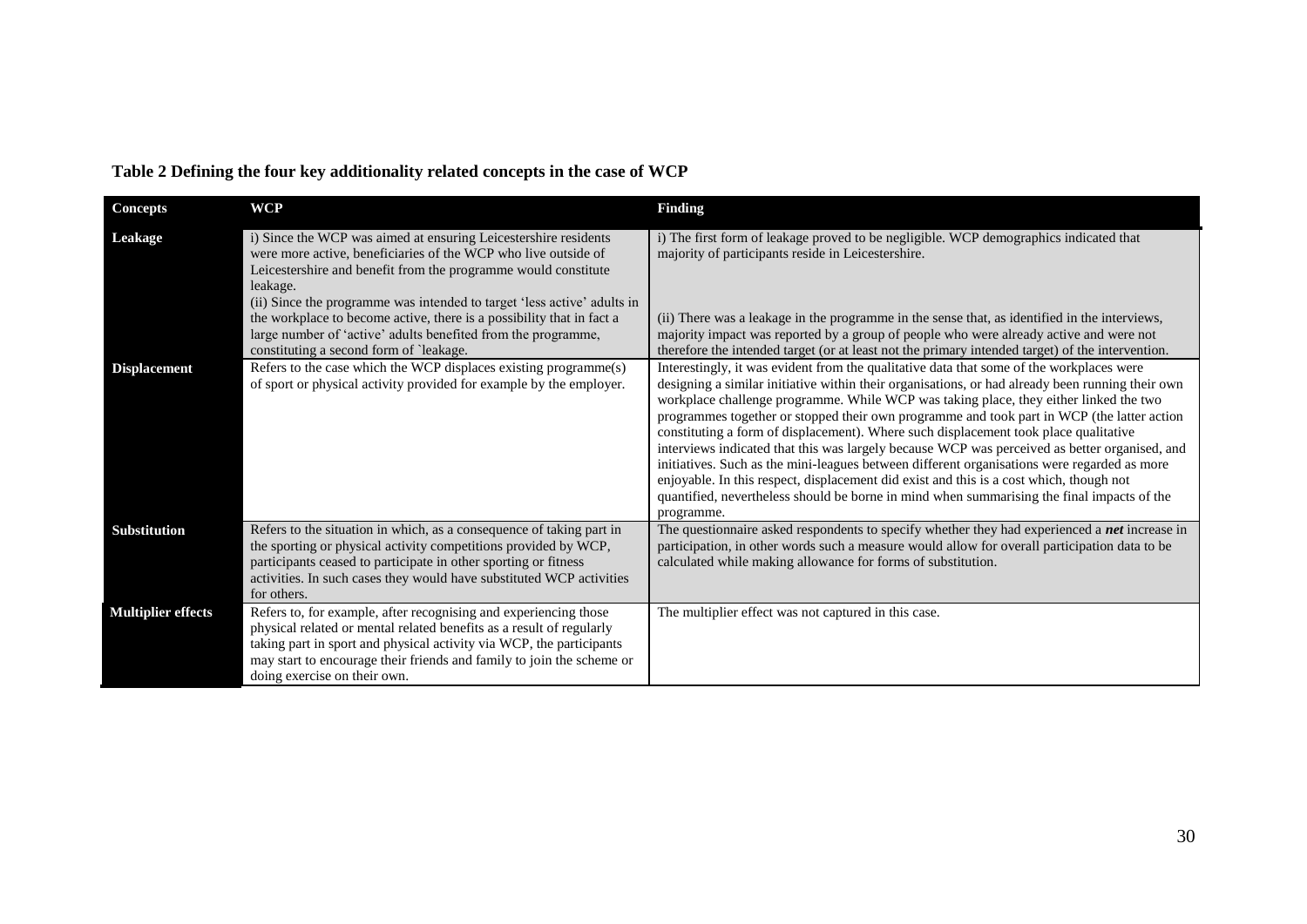## **Table 3 CMO<sup>1</sup> for the WCP in terms of different intensity level of sports and physical activities participation**

<span id="page-30-0"></span>

| <b>Contexts</b>                                                                                                                                                                                                                                                                                                                 |                                                                                                                                                                                                                                                                                         |                                                                                                                                                                                                                                                                                                                                                                                                      | <b>Outcomes</b>                                                                                                       |                                                                                                                                                                                                |
|---------------------------------------------------------------------------------------------------------------------------------------------------------------------------------------------------------------------------------------------------------------------------------------------------------------------------------|-----------------------------------------------------------------------------------------------------------------------------------------------------------------------------------------------------------------------------------------------------------------------------------------|------------------------------------------------------------------------------------------------------------------------------------------------------------------------------------------------------------------------------------------------------------------------------------------------------------------------------------------------------------------------------------------------------|-----------------------------------------------------------------------------------------------------------------------|------------------------------------------------------------------------------------------------------------------------------------------------------------------------------------------------|
| Conjectured                                                                                                                                                                                                                                                                                                                     | <b>Observed</b>                                                                                                                                                                                                                                                                         | <b>Mechanisms</b>                                                                                                                                                                                                                                                                                                                                                                                    | Conjectured                                                                                                           | <b>Observed</b>                                                                                                                                                                                |
| People were new to sport prior to the staging of the WCP<br>The majority work as office $-$<br>based employees<br>Inspired by the context of publicity<br>in relation to the London Games                                                                                                                                       | Lack of awareness of the<br>recommended physical<br>activity level for adults<br>The publicity surrounding the<br>London Games made them<br>more aware of the benefits of<br>taking part in sport and<br>physical activity<br>Potential constraints – a lack<br>of shower post exercise | Promotional materials in order to increase<br>$\bullet$<br>the awareness of WCP and the benefits of<br>participating in sport and physical activity<br>Starting to log their activities on website<br>$\bullet$<br>heightens awareness;<br>Participation in the Cycle/Active Travel<br>$\bullet$<br>$+$<br>Challenge<br>The effective incentives <sup>6</sup> : Sports Shop<br>$\bullet$<br>Vouchers | • Healthy lifestyles leading to<br>other psychological benefits,<br>such as happiness, confidence;                    | Moving towards more<br>regular participation in sport<br>and physical activity<br>An increase in self<br>$\bullet$<br>confidence in the workplace                                              |
| People who have participated in sport and physical activity but relatively<br>Be aware of the benefits of<br>participation in sport<br>Have some interests in sport and<br>physical activity                                                                                                                                    | less often (1-3 days a week) prior to the staging of the WCP<br>Reported time barriers<br>Normally preferred doing<br>sport and physical activity on<br>their own<br>Potential constraint – a lack of<br>shower facilities at work                                                      | The Log Section motivated them to<br>$\bullet$<br>participate more in sport and physical<br>activity;<br>$+$<br>Participated in the Cycle/Active Travel<br>$\bullet$<br>Challenge                                                                                                                                                                                                                    | Improved social networking in<br>$=$<br>the workplace;<br>• Improved work-related                                     | An increase in sport and<br>physical activity<br>participation<br>Achieved a sense of<br>$\bullet$<br>achievement                                                                              |
| People who have regularly participated in sport and physical activity<br>For those involved in sport their<br>sport-related job roles heavily<br>influence decisions to participate<br>in sport<br>Strong interests in sport and<br>physical activity<br>Higher level of awareness of the<br>benefits of participation in sport | (more than 4 days a week) prior to the staging of the WCP<br>Lack of additional free time<br>for undertaking more sport<br>and physical activity<br>Length of 2011 WCP - too<br>long                                                                                                    | Engaged in different sporting competitions<br>Joined the mini-leagues<br>$\bullet$                                                                                                                                                                                                                                                                                                                   | performance, for example, in<br>reduction of absenteeism,<br>increased commitment to<br>work, increased productivity. | Had a chance to try new and<br>$\bullet$<br>different sport and physical<br>activity<br>Kept them sustain<br>$\bullet$<br>Met more colleagues<br>$\bullet$<br>Increased social<br>conversation |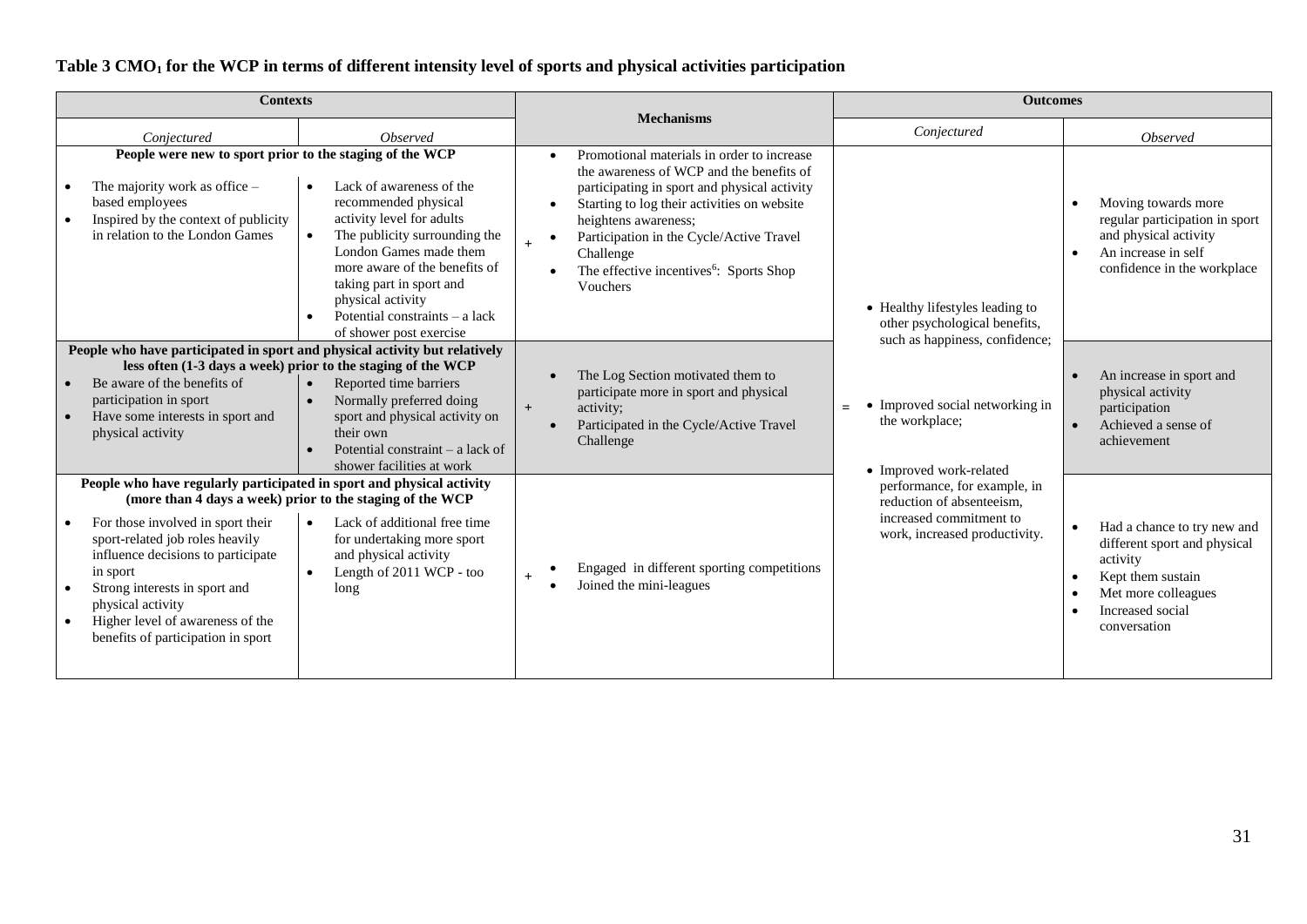#### **Table 4 CMO<sup>2</sup> for the WCP in terms of different categories of participated organisations**

| <b>Contexts</b> |                                                                                                                                                                                                                                                                                                                                          | <b>Mechanisms</b>                                                                                                                                                                                                                                                                                                                                                                                                                                                                 | <b>Outcomes</b>                                                                                                                                                                                                                                                                                                                                                                                                                                                                                                                                                                                                                                              |  |
|-----------------|------------------------------------------------------------------------------------------------------------------------------------------------------------------------------------------------------------------------------------------------------------------------------------------------------------------------------------------|-----------------------------------------------------------------------------------------------------------------------------------------------------------------------------------------------------------------------------------------------------------------------------------------------------------------------------------------------------------------------------------------------------------------------------------------------------------------------------------|--------------------------------------------------------------------------------------------------------------------------------------------------------------------------------------------------------------------------------------------------------------------------------------------------------------------------------------------------------------------------------------------------------------------------------------------------------------------------------------------------------------------------------------------------------------------------------------------------------------------------------------------------------------|--|
|                 | <b>Local Authorities</b><br>Worked closely with LRS on a daily<br>basis:                                                                                                                                                                                                                                                                 | Promoting WCP by the following three main communication<br>channels:<br>LRS team;<br>Active Together Partners;<br>Emails / newsletter<br>Regular visiting of the WCP website (Once or twice a week);<br>The effective incentives:<br>Sports shop vouchers<br>Tickets to events/matches<br>Sports equipment<br>Strong management support by own organisation was viewed as<br>critical                                                                                             | • Over half of the respondents reported that the level of sports and physical<br>activity participation had increased since taking part in the WCP;<br>• Over half of the respondents reported that they felt 'fitter' and 'active';<br>$=$<br>• Qualitative data suggested that they were looking forward to more sport<br>competitions next year's WCP;                                                                                                                                                                                                                                                                                                    |  |
|                 | <b>Educational Institutions</b><br>Their employees normally have<br>knowledge of the benefits of taking part<br>in sport and PA, and have comparatively<br>flexible working hours, with changing and<br>shower facilities in place;                                                                                                      | Promotion of WCP by:<br>LRS team;<br>Emails / newsletter<br>Regular visiting of the WCP website (Once or twice a week);<br>$^{+}$<br>The effective incentives:<br>Sports equipment<br>Tickets to events/matches                                                                                                                                                                                                                                                                   | • Over half of the respondents reported that their level of participation in<br>sports and physical activity had increased since taking part in the WCP;<br>$\quad =$<br>• Over half of the respondents reported that they felt 'fitter', had 'lost weight',<br>felt 'more healthy and better';                                                                                                                                                                                                                                                                                                                                                              |  |
|                 | <b>Public Sector/Sport Organisations</b><br>Staff in sport organisations had<br>participated frequently in sports and<br>physical activity before the WCP (4-5days<br>a week);<br>The majority of staff would be interested<br>in receiving training to help become a<br>champion for sport and physical activity<br>at their workplace; | Promotion of WCP by:<br>LRS team;<br>$\overline{\phantom{a}}$<br>Active Together Partners;<br>Emails / newsletter<br>Less regular visiting of the WCP website (at least once a<br>month);<br>The effective incentives:<br>$+$ $\bullet$<br>Money<br>Gym membership/sports activities<br>Tickets to events/matches<br>It had been recognised that having a management team member<br>$\bullet$<br>championing employee's involvement in the WCP would bring<br>out a better result | • Over half of the respondents reported that they had tried new sports and<br>physical activity since taking part in the WCP;<br>• The amount of cycling (from and to work, during lunch-times at work, other<br>times during the working day, or for leisure purposes) had increased;<br>• Over half of the respondents reported that WCP fostered social conversation<br>$=$<br>between work colleagues;<br>• Qualitative data suggested that they were looking for more sport<br>competitions in next year's WCP;<br>• Suggestions for improving the inter workplace competitions include: more<br>sports; events in the evening, creating local leagues. |  |
|                 | <b>Private Sector/ Other Participating</b><br><b>Organisations</b><br>The majority had their management team<br>championing employees' involvement in<br>WCP;<br>The majority of staff would be interested<br>in receiving training to help become a<br>champion for sport and physical activity<br>at their workplace;                  | Promotion of WCP by:<br>LRS team;<br>Meetings;<br>Emails / newsletter<br>Often visiting the WCP website (Once or twice a week);<br>$+$ $\bullet$<br>The effective incentives:<br>Vouchers<br>Sports equipment<br>Gym membership/sports activities                                                                                                                                                                                                                                 | • Over half of the respondents reported that the level of sports and physical<br>activity participation had increased since taking part in WCP;<br>• Over half of the respondents reported that they felt 'fitter', more 'healthy'<br>and 'active';<br>• The major suggestion for improving the inter workplace competitions was<br>creating local leagues.                                                                                                                                                                                                                                                                                                  |  |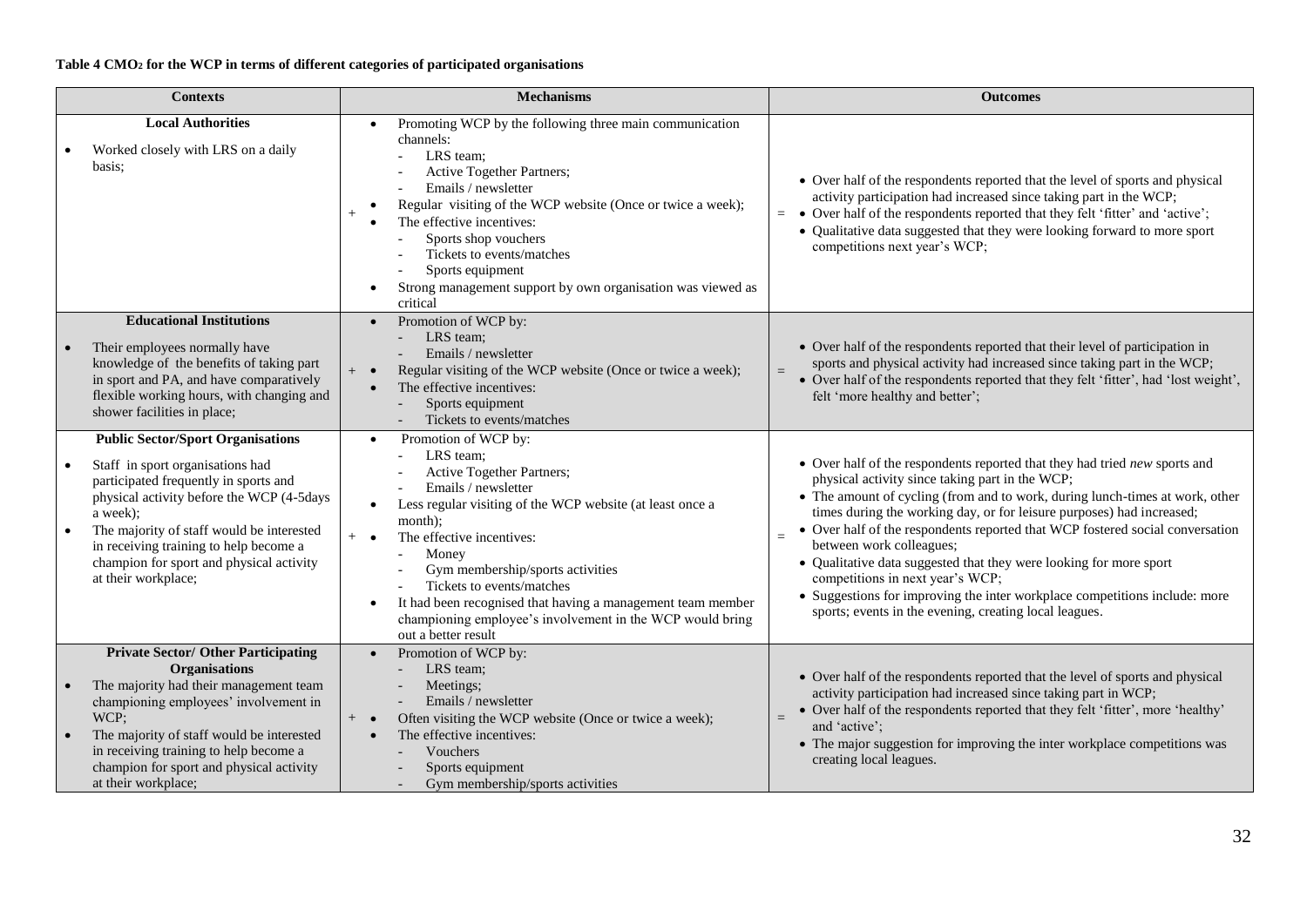Figure 1: The Context of the Regional Strategy for Leveraging Benefits from the London 2012 Olympic and Paralympic Games in Leicestershire.



33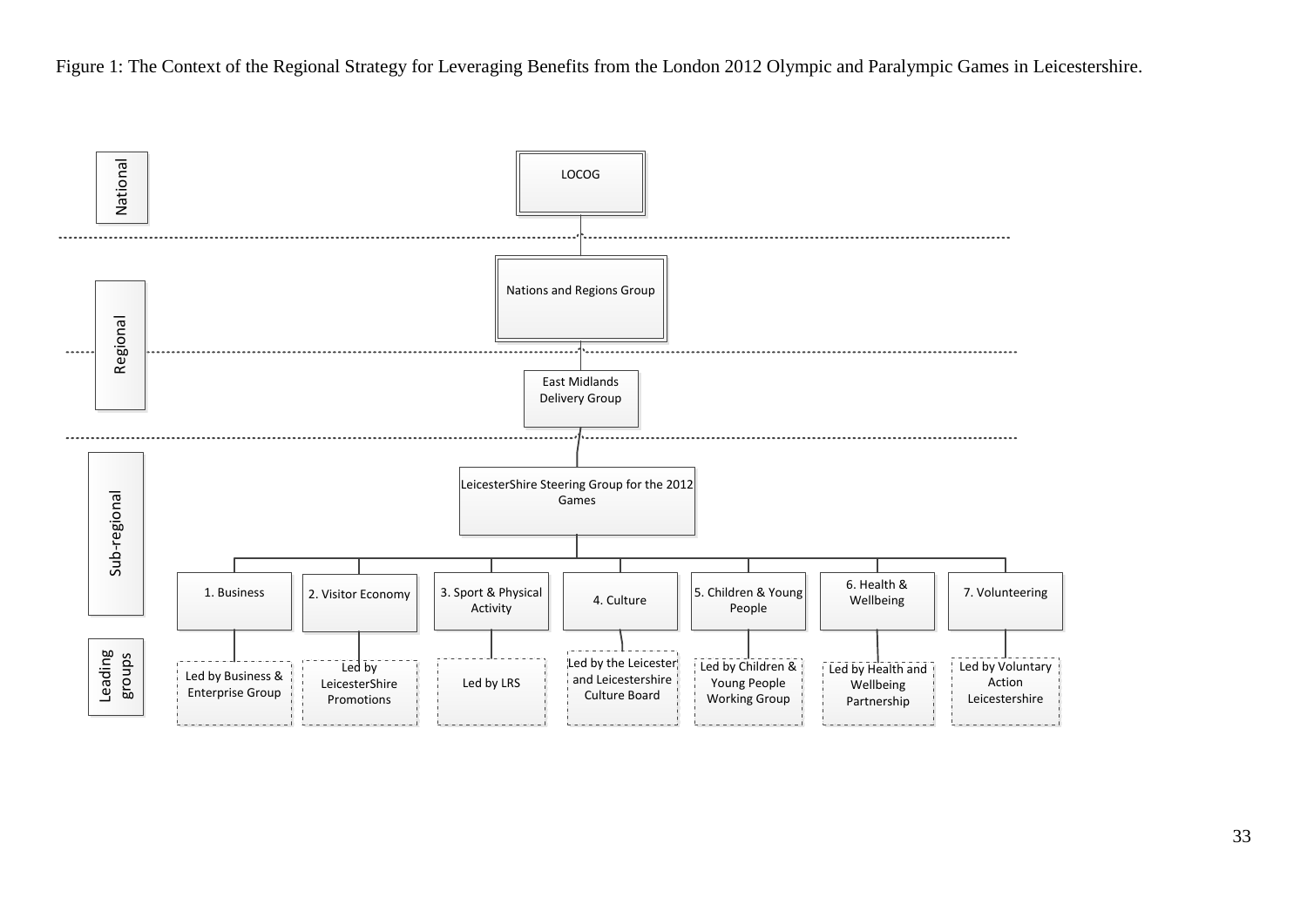Figure 2 Comparison of the days of moderate intensity physical activity (at least 30 minutes) per week before and after the 2012 Challenge programme

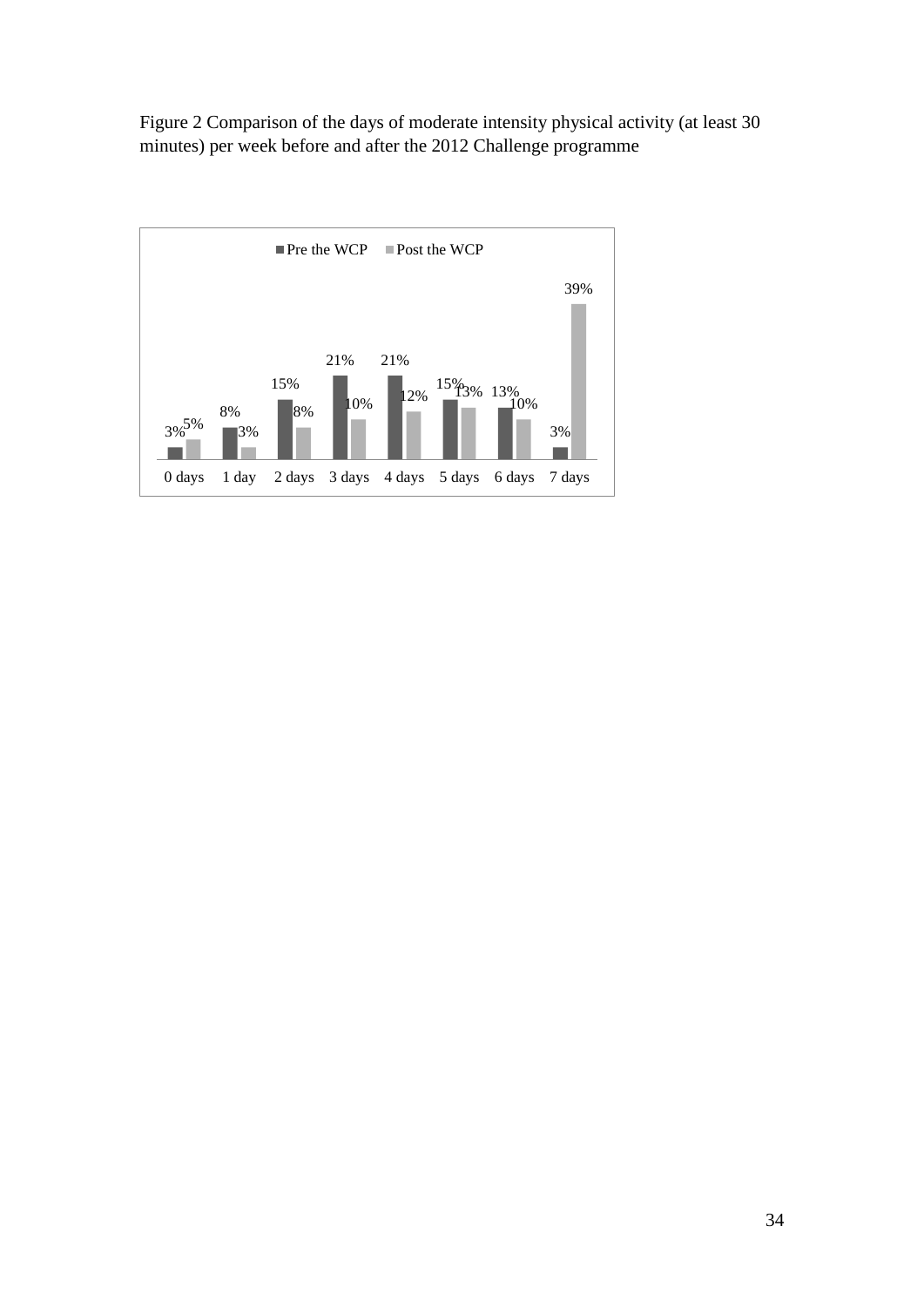## **Endnotes**

<sup>1</sup> Although the study presented here was part of a wider review of Olympic impacts commissioned by *emda*, it was commissioned strictly speaking to cover a sub-region (Leicestershire). For the sake of brevity we refer throughout to the geographical constituency for the research as 'a non-hosting region'.

 $2$  The 2012 programme participants were asked to indicate their sport and physical activity participation frequency when they registered their profiles at the beginning of the programme, and in the survey collected after the completion of WCP. One group of differences had been captured:

 There was a statistically significant increase in the self-reported level of physical activity participation from Time 1 ( $M = 4.62<sup>1</sup>$ , SD = 1.71) to Time 2 (M  $= 5.95$ , SD = 2.18, t (60) = -5.81, p = .000, two-tailed)<sup>1</sup>. The mean increase in the self-reported level of physical activity participation was 1.33 days with at least 30 minutes of moderate intensity physical activity (MIPA), with a 95% confidence interval ranging from .87 to 1.79. The eta squared statistic (Eta squared  $= .36$ ) indicates a large effect size.

<sup>3</sup> The three independent samples t-tests were:

- Variable (i) Increase in overall amount of physical activity: Males (M=3.24;SD  $= 1.154$ ) Females (M=3.26; SD=1.052;T=-.054, p=.957) effect size small (.000039);
- Variable (ii) Increase in participation in new sports; Males  $(M=2.9; SD = 1.175)$ Females (M=2.87; SD=1.096;T=-.091, p=.928) effect size small (.000112);
- Variable (iii) Increase in participation in sports already practiced; Males  $(M=3.14; SD = 1.187)$  Females  $(M=3.26; SD=1.052; T=.054, p=.957)$  effect size small (.002729).

<sup>4</sup> There was a significant increase in participation for women from Time 1 (M=4.71; SD=1.90), to Time 2 (M=5.71; SD=2.381), t(37)=3.367, p (2 tailed)=.002.The effect size here is large (eta squared  $= .2394$ ). However there was also a significant increase for Males from T1 (M=4.48; SD=1.377) to T2 (M=6.35; SD=1.774),  $t(22)=5.590$ , p (2) tailed)=.000. Again the effect size is large (eta squared  $= .5868$ ).

<sup>5</sup>The three sets of variables with statistically significant correlations involving variables associated with the London 2012 'effect' were:

 A moderate, positive correlation between perceived level of agreement with two statements, namely '*the publicity surrounding the 2012 Games made me more aware of the benefits of taking part in sport and physical activity*' and '*I have increased [my] overall amount of physical activity'*  $[r = .43, n = 185, p < .000]$ ;